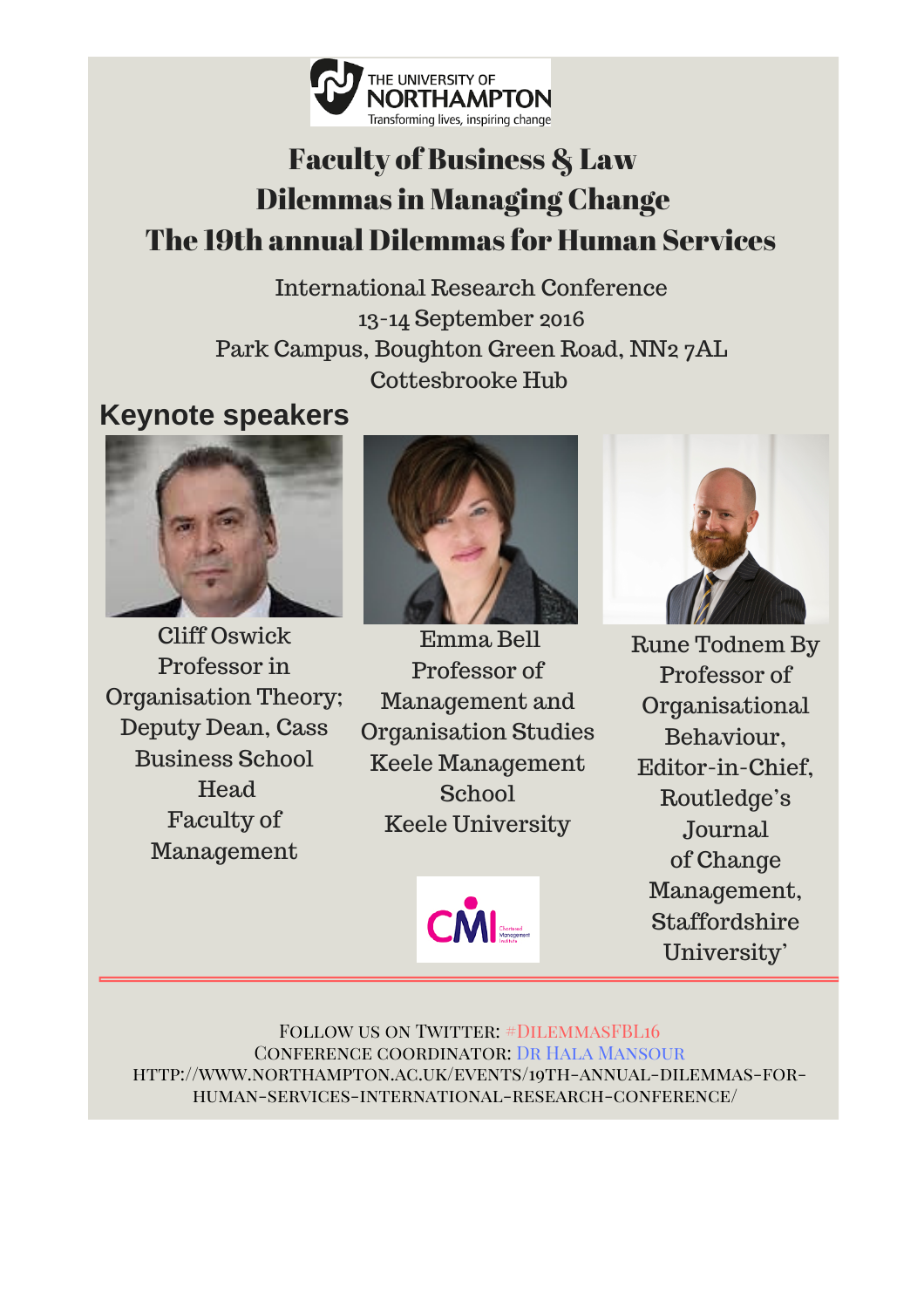| $9.00 - 9.30$   | <b>Registration at COTTESBROOK HUB</b>                                                                                                                                        |                                                                                          |  |
|-----------------|-------------------------------------------------------------------------------------------------------------------------------------------------------------------------------|------------------------------------------------------------------------------------------|--|
| $9.30 - 10:00$  | COTTESBROOKE C223/C224 Plenary Session - Introduction, welcome and conference announcements,                                                                                  |                                                                                          |  |
| <b>PLENARY</b>  | Professor Simon Denny, Executive Dean: Research, Impact and Enterprise                                                                                                        |                                                                                          |  |
| <b>SESSION</b>  |                                                                                                                                                                               |                                                                                          |  |
| $10:00 - 11:00$ | COTTESBROOKE C223/C224 Plenary Session - Keynote - Professor Cliff Oswick, Unfolding Dilemmas in Change Approaches: Of Determinant Material Practices and Emergent Discursive |                                                                                          |  |
| <b>PLENARY</b>  | Interventions?"                                                                                                                                                               |                                                                                          |  |
| <b>SESSION</b>  |                                                                                                                                                                               |                                                                                          |  |
| $11:00 - 11.30$ | <b>Coffee break in The HUB</b>                                                                                                                                                |                                                                                          |  |
|                 |                                                                                                                                                                               |                                                                                          |  |
| $11.30 - 13.00$ | <b>Chair: Mairi Watson</b><br><b>Cottesbrooke C118</b>                                                                                                                        | <b>Chair: Jennifer Gosling</b><br><b>Cottesbrooke C119</b>                               |  |
| <b>PARALLEL</b> | Gender, Age and change in the Human Services (Papers)                                                                                                                         | Changes in the Human Services and public sector (Papers)                                 |  |
| <b>SESSIONS</b> | 11.30 Women coming of age in Pakistan: A gender Perspecive, Amani Moazzam                                                                                                     | 11.30 The emotional demands of 'mundane' 999 calls in paramedicine, Jo Brewis & Richard  |  |
|                 | 12.00 Engineering your career - gender perspective, Elisabeth Berg                                                                                                            | D. Godfrey                                                                               |  |
|                 | 12.30 New Technologies, New Challenges: Spaces between Public and Private, Jim Barry,                                                                                         | 12:00 Coordination Of Emergency Services And The Problem Of Governance, James            |  |
|                 | Elisabeth BarryBerg, Chrisrina Mörtberg                                                                                                                                       | Radcliffe, Paresh Wankhade, Geoff Heath                                                  |  |
|                 |                                                                                                                                                                               | 12.30 Learning From Emergencies So We Can Do Better Next Time": A Case Study of          |  |
|                 |                                                                                                                                                                               | Organisational Learning for Emergency Preparedness in an INGO, Gillian McKay             |  |
|                 |                                                                                                                                                                               |                                                                                          |  |
|                 |                                                                                                                                                                               |                                                                                          |  |
| $13.00 - 14.00$ | <b>Lunch Break in The HUB</b>                                                                                                                                                 |                                                                                          |  |
| $14.00 - 15:00$ | COTTESBROOKE C223/C224 Plenary Session - Keynote - Professor Emma Bell, Changing Places: On Movement as Loss and Being Peripatetic                                            |                                                                                          |  |
| $15.00 - 15.15$ | <b>Comfort break</b>                                                                                                                                                          |                                                                                          |  |
| 15:15-16:45     | <b>Chair: John Chandler</b><br><b>Cottesbrooke C118</b>                                                                                                                       | <b>Cottesbrooke C119</b><br><b>Chair: Elisabeth Berg</b>                                 |  |
| <b>PARALLEL</b> | <b>Culture, Identities and Change in the Human Services (Papers)</b>                                                                                                          | Leadership and Change in the Human Services (Papers)                                     |  |
| <b>SESSIONS</b> | 15:15 The Professional Map: Identity Regulation or Holy Grail?, Guy Huber                                                                                                     | 15:15 Managing Changes in Value-based Leadership New Directions and Strategies on User   |  |
|                 | 15:45 Social worker identities - Constructing an anchor in a sea of policy turbulence, Kim                                                                                    | Influence in Social Care and Home Health Care, Maria Wolmesjö & Agneta Kullén Engström   |  |
|                 | Woodbridge-Dodd.                                                                                                                                                              | 15:45 From heroic to distributed to embedded leadership in the Further Education sector, |  |
|                 | 16:15 Understanding ambivalence as a response to organisational change in the public                                                                                          | <b>Andrew Boocock</b>                                                                    |  |
|                 | sector, Linna Sai                                                                                                                                                             | 16:15 Leading Change Together: Managing cultural change across the HE workforce, Hala    |  |
|                 |                                                                                                                                                                               | Mansour, Cristina Devecchi, Nick Allen                                                   |  |
|                 |                                                                                                                                                                               |                                                                                          |  |
|                 |                                                                                                                                                                               |                                                                                          |  |
|                 |                                                                                                                                                                               |                                                                                          |  |
| 18.30           | Travel to Conference Dinner from Sunley Management Centre to Northampton Saints, http://www.franklinsgardens.co.uk, NN5 5BG                                                   |                                                                                          |  |
|                 | (included in Conference fees for full delegates, available as add on for day delegates. Must be pre-booked - email Helen.Fox@northampton.ac.uk)                               |                                                                                          |  |
|                 |                                                                                                                                                                               |                                                                                          |  |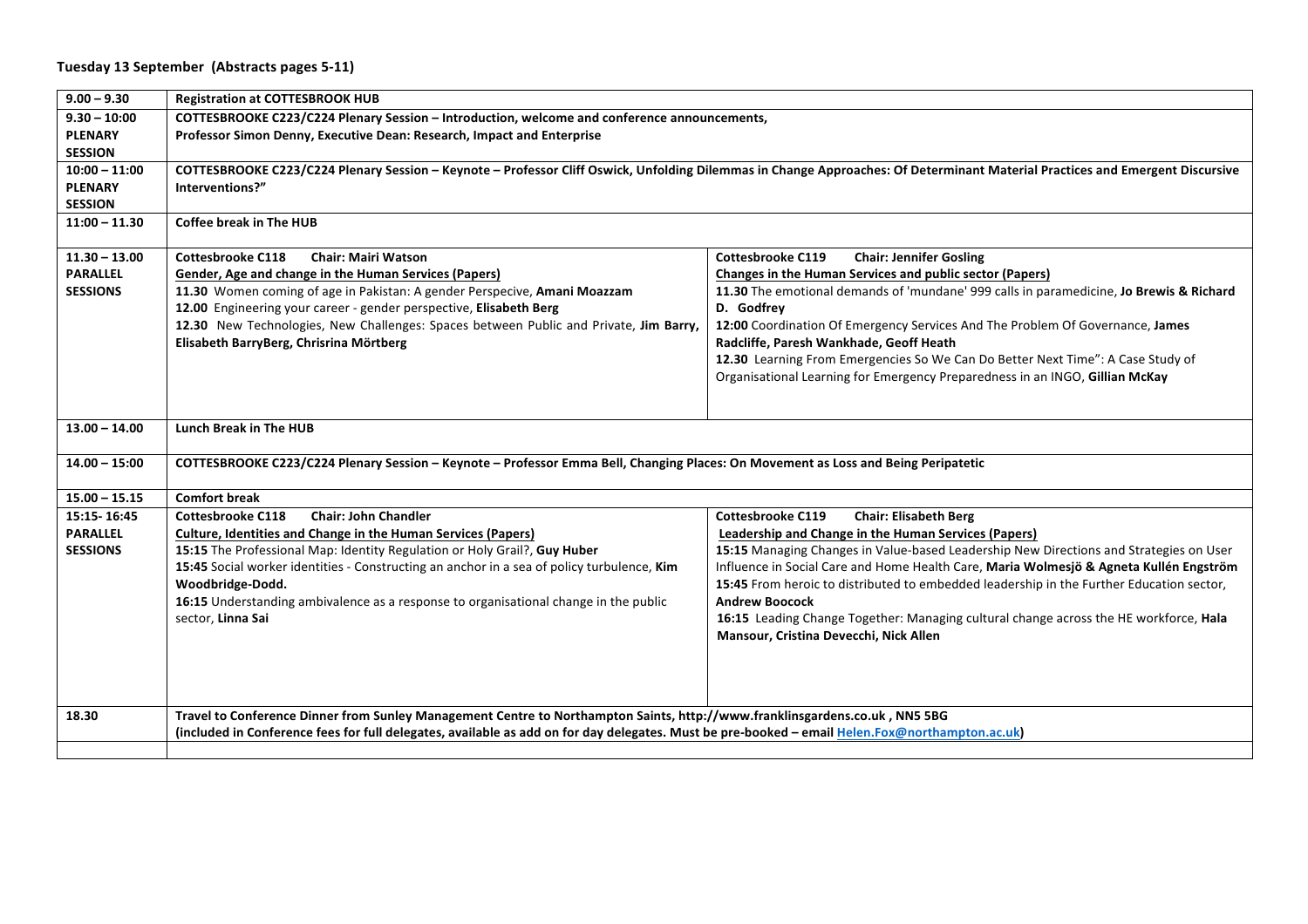## **Wednesday 14<sup>th</sup> September (Abstracts pp 12-21)**

| $9.30 - 10:00$<br><b>PLENARY</b> | Coffee at COTTESBROOKE HUB                                                                                         |                                                                                             |  |
|----------------------------------|--------------------------------------------------------------------------------------------------------------------|---------------------------------------------------------------------------------------------|--|
| 10:00-11:00<br><b>PLENARY</b>    | COTTESBROOKE C223/C224 Plenary Session - Keynote - Professor Rune Todnem By, Leaders & Followers: room for dissent |                                                                                             |  |
| 11:00-11:30                      | <b>Coffee break in The HUB</b>                                                                                     |                                                                                             |  |
| 11:30-13:00                      | Cottesbrooke C118 Chair: Jim Barry                                                                                 | Cottesbrooke C119 Chair: Cristina Devecchi                                                  |  |
| <b>PARALLEL</b>                  | <b>Dilemmas of Change in Health Sector (Papers)</b>                                                                | <b>Organisational Dilemmas and Change in Human Services (Papers)</b>                        |  |
| <b>SESSIONS</b>                  | 14:00 User involvemenet as an engine of change within Health Care, Mike Dent                                       | 11.30 Higher education-Industry supply chain management: Using ICT and hybrid strategy      |  |
|                                  | 14:30 Is New Public Management appropriate as a transitional management strategy for                               | to bridge the gap between HR supply and demand in an emerging market, Heba Mohamed          |  |
|                                  | public sector organizations? The case of the United States Veterans Health Administration's                        | Adel                                                                                        |  |
|                                  | radical transformation and (near) downfall, Joshua J. Robinson, Richard Giordano, Jennifer                         | 12:00 A case study into a merger into a multi-academy trust (MAT) school leaders            |  |
|                                  | <b>Gosling</b>                                                                                                     | responses to organisational dilemmas, John Macklin                                          |  |
|                                  | 15:00 How effective have government user involvement policies been in including public and                         | 12.30 Managing Strategic Pay: Dilemmas and Dualities, Sarah Jones                           |  |
|                                  | patient participation in decision making within the NHS? Rita Haworth                                              |                                                                                             |  |
| $13.00 - 14.00$                  | Lunch Break in The HUB                                                                                             |                                                                                             |  |
| 14:00-16:00                      | Cottesbrooke C118 Chair: Leroi Henry                                                                               | Cottesbrooke C119 Chair: Mike Dent                                                          |  |
| <b>PARALLEL</b>                  | New directions and strategies for users, employees and employers (Papers)                                          | Dilemmas of Change and the Community (Papers)                                               |  |
| <b>SESSIONS</b>                  | 14:00 The Impact of the Work Programme on the Welfare of Young People Transitioning from                           | 14:00 Changing families, changing schools; exploring community aspects of parenting         |  |
|                                  | Education to Employment in the UK within a broader European Context, Marion Ellison                                | initiatives, Linda Bell                                                                     |  |
|                                  | 14:30 Feminist Discourse Analysis of Careers in the HR profession, Elaine Yerby                                    | 14:30 Organizational Responses to the Equalities Duty in the London Borough of Hackney,     |  |
|                                  | 15:00 Evaluating the Leadership role of Health and Wellbeing Boards as Drivers of Health                           | John Chandler, Gil Robinson                                                                 |  |
|                                  | Improvement and Integrated Care Across England, Jennifer Gosling                                                   | 15:00 Corporate Social Responsibility (CSR) as a Key Strategy in Consumer Retention: A case |  |
|                                  | 15:30 Using the Psychological Contract to explore the experiences of Domiciliary Migrant                           | study of Pakistan's community, Hina Saleem                                                  |  |
|                                  | Care Workers within London Boroughs, Cathlynn D'silva                                                              |                                                                                             |  |
|                                  |                                                                                                                    |                                                                                             |  |
|                                  |                                                                                                                    |                                                                                             |  |
| 16:00-16:30                      | End of the Conference in the HUB                                                                                   |                                                                                             |  |
|                                  |                                                                                                                    |                                                                                             |  |
|                                  | Dr Mairi Watson, Dean of Faculty of Business and Law.                                                              |                                                                                             |  |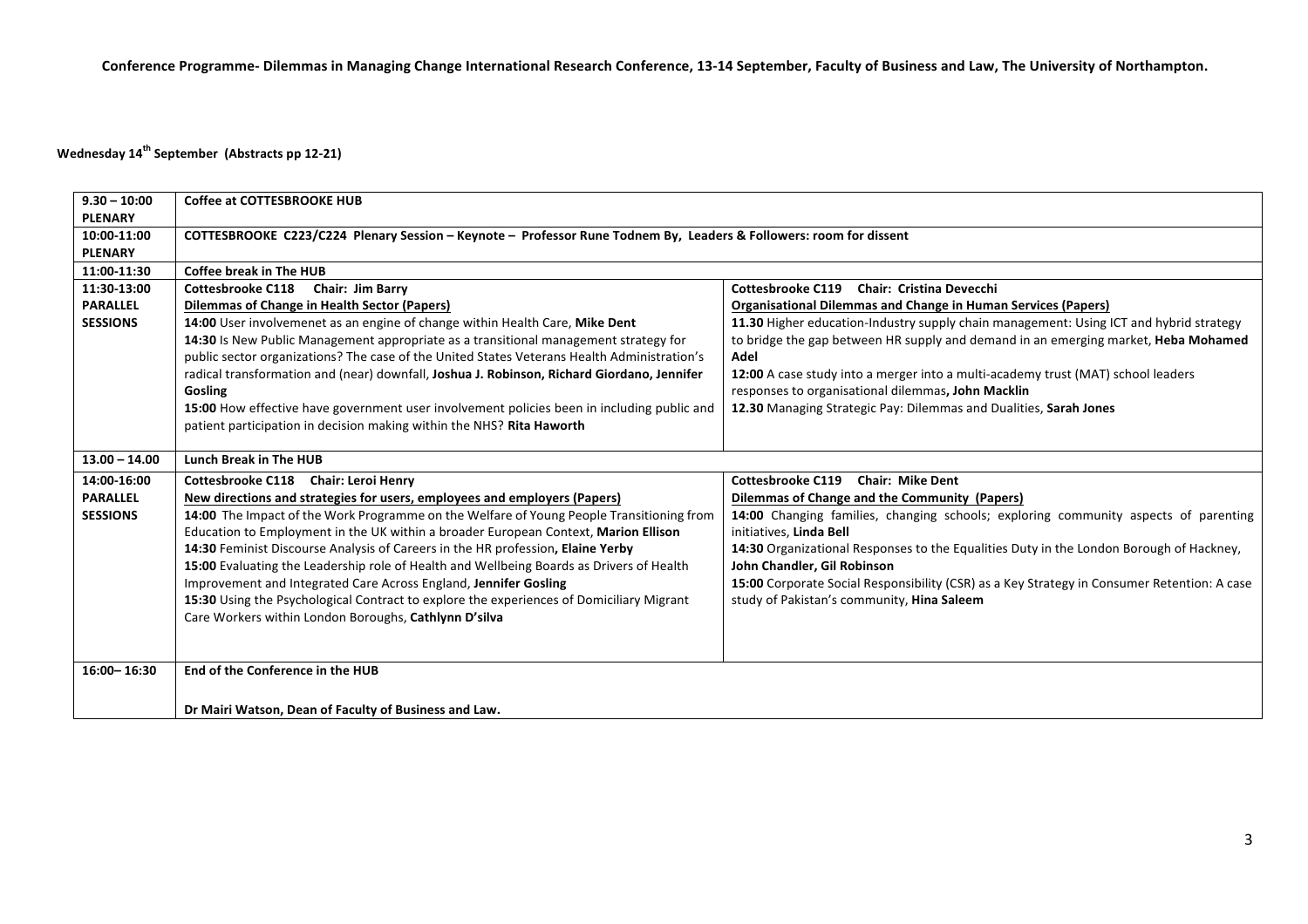**/ Cliff'Oswick:''Tuesday'13th,'10/11,'C223/224**

## **Unfolding Dilemmas in Change Approaches: Of** Determinant Material Practices and Emergent Discursive **Interventions?"**

**Cliff Oswick** is Professor of Organization Theory and until recently he was the Deputy Dean at Cass Business School, City University London. Before joining Cass in 2011, he spent 4 years at Queen Mary, University of London as a Professor and as Dean of the Faculty of Law & Social Sciences. His research interests focus on the application of aspects of discourse, dramaturgy, tropes, narrative and rhetoric to the study of management, organizations, organizing processes, and organizational change. He has published over 140 academic articles and pieces in edited volumes, including various contributions to Academy of Management Review, Human Relations, Journal of Management Studies, and Organization Studies. He is the European Editor for Journal of Organizational Change Management, Associate Editor for Journal of Change Management, and an editorial board member for Journal of Applied Behavioral Science. He is also a co-director of ICROD (the International Centre for Research on Organizational Discourse, Strategy and Change), a member of the CIPD (Chartered Institute of Personnel Development), an elected member of the National Training Laboratory, chair of the board of trustees for The Tavistock Institute of Human Relations, and a member of the Executive Board of the Organization Development and Change Division of the Academy of Management.

## **/ Emma'Bell: Tuesday'13th,'14/15,'Changing'Places:'On' Movement as Loss and Being Peripatetic**

In this talk, Emma will draw on her recent research on the organization of craft work, focusing on a case study of a Northampton shoe making company that has been in business for over a century. Drawing on accounts of factory workers, photographic images of the making process and archival documents, Emma will think about the importance of organizational embeddedness in place in the formation of collective memory, and why the experience of organizational movement is often experienced as a loss.

**Emma Bell** is Professor of Management and Organisation Studies at Keele Management School, Keele University, UK. Her approach to understanding management draws on insights from the social sciences and humanities to critically explore meaning-making processes in organizations. Key themes include: change and organizational loss, embodiment and media representations of management, and spirituality and religion in organizations. She also teaches and writes about methods of knowledge production in management research. Her work has been published in journals including British Journal of Management, Human Relations, International Journal of Management Reviews, Journal of Management Studies and

Organization. She has also published several books, including Reading Management and Organization in Film (2008), Business Research Methods (2015, with Alan Bryman) and A Very Short, Fairly Interesting and Reasonably Cheap Book about Management Research (2013, with Richard Thorpe). Emma is current Co-Chair of the Critical Management Studies Division of the Academy of Management and joint Editor-in-Chief of the journal Management Learning.

## **/ Rune'Todnem'By: Wedensday'14th,'10/11,'Leaders'&'** Followers: room for dissent.

I am a great believer in making a difference. In fact, I believe that Leadership is all about (being) MAD: Making a Difference. This is my focus and mantra when teaching undergraduate and postgraduate students as well as when delivering sessions to developing, middle, senior and executive managers. The opportunity to make a difference at an international level is what fuels my work as a researcher and author of academic articles, as Editor-in-Chief (Journal of Change Management), co-author of one of the main textbooks on change management ((Managing Change in Organizations), and as co-editor of several books with a focus on leadership, change, and the individual. We can all exercise leadership and play an active role in fulfilling both individual and organizational ambitions and potential. In fact, we all have a responsibility to do just that. Before joining Staffordshire University Business School, I was very fortunate to work at University of Wolverhampton and Queen Margaret University, Edinburgh in roles ranging from Research Assistant to Acting Academic Director (Business Management). In 2009, I had the great privilege to participate in the inaugural Scottish Crucible, an academic leadership-development programme sponsored by NESTA, the Scottish Funding Council, the Royal Society of Edinburgh and prestigious Scottish universities. Previous to joining academia, I worked in the Norwegian army: first as a corporal in His Majesty the King's Royal Guard, and later as a NATO paramedic in Bosnia and Herzegovina.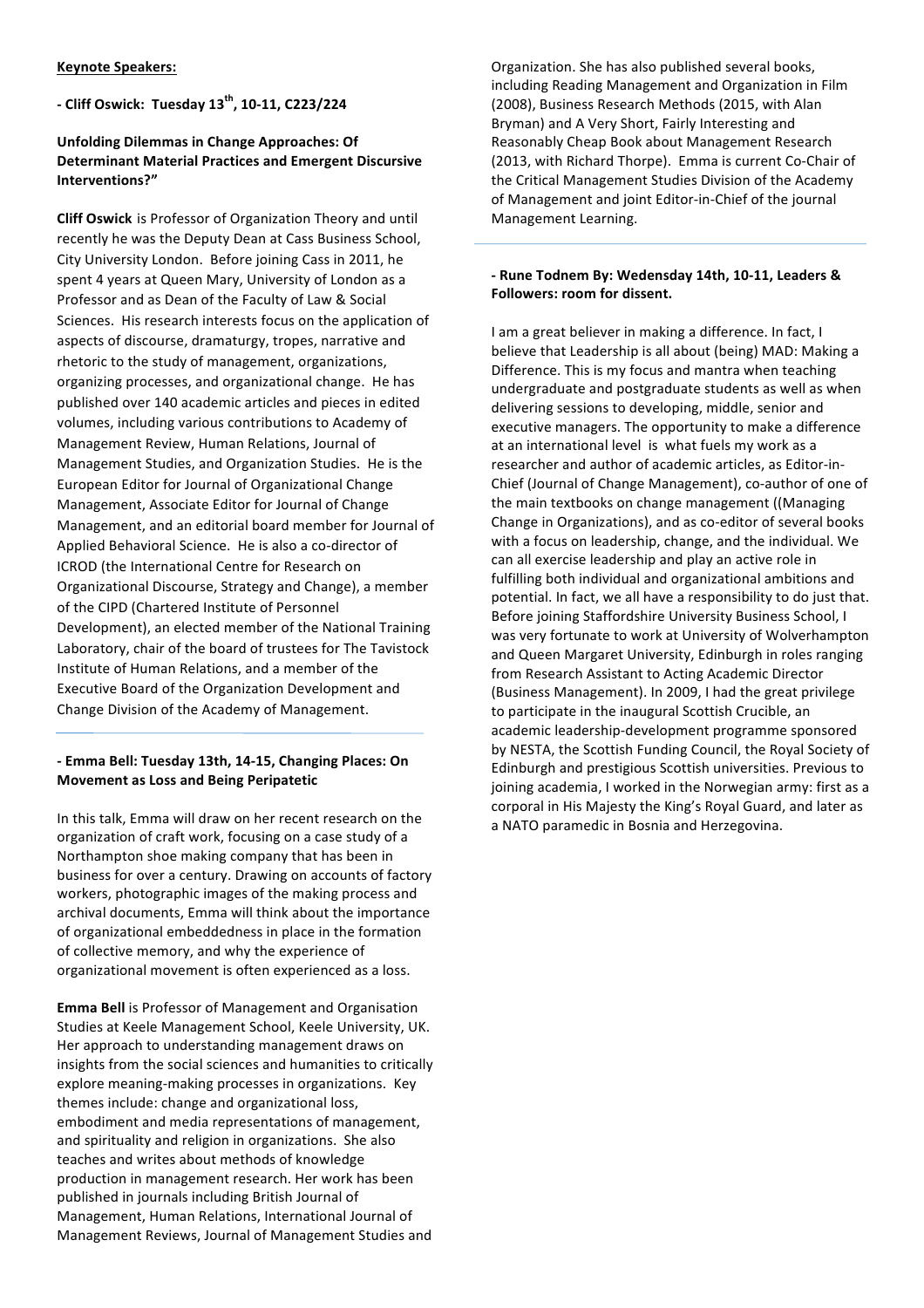## **ABSTRACTS Tuesday 13th - MORNING**

## 11:30-13:00 Cottesbrooke C118 Chair: Mairi Watson

#### **Gender, Age and change in the Human Services (Papers)**

11.30 WOMEN COMING OF AGE IN PAKISTAN: A GENDER PERSPECTIVE, Amani Moazzam, Institute of Administrative Sciences University of the Punjab, Lahore, **amani.ias@pu.edu.pk**

Major diversity research in Pakistan has centered on gender diversity alone. While there has been a growing interest in ageism and aging globally but its study has been one dimensional i.e., as in getting older or biases encountered as an older employee in an organization or the economy. Research demonstrates that women and men experience age, ageing and ageism in different ways in organizations and management (Itzin and Phillipson, 1995; Duncan and Loretto's 2004). Age is considered relevant in recruitment, selection and retention, in performance and appraisal and in training and career development (Perry and Parlamis, 2006) as cited in Jyrkinen and McKie (2012). Age composition of a country has significant implication on the country's potential for future growth. Therefore, the most important demographic characteristic of a population is the proportion of people at each age, by sex. The age structure of a population affects a nation's key socioeconomic issues. Pakistan has a remarkable young age structure almost 60% of population belongs to the working class group that is 15-59 years. The country can boost its productive capacity with the help of this dynamic group (Economic Survey of Pakistan  $2014-15$ ).

With increasing number of women entering the labor force in Pakistan, the nature and shape of the labor force is changing. Keeping pace with the change in the labor force is the change occurring at the workplace. With the steady increase in young females at the workplace resulting in problems for these women retaining the job opportunities and climbing the career ladder.

The present study focuses on gender and ageism in developing economy like Pakistan with its ever growing youth bulge. The focus of the study is to identify the possible biases being faced at workplace due to their age and gender especially women in the age bracket of 20-45 years.

In depth interviews of 5 career women was conducted who are in the age bracket of 25-45 yrs. These women have a working experience ranging from 2-15 yrs. The interviews help in establishing the biases encountered by the females in different professions. Of the 5 women, one was an academician, another a medical doctor, a finance specialist, a banker and an entrepreneur. The analysis of the interviews leads us to conclude that even though women in Pakistan are entering the workforce in increasing numbers but the

environments at workplace are not conducive enough. Younger females were restricted in their advancement opportunities as they were considered too young to handle senior positions or that their teams would not be supportive of them as compared to their male counterparts. Age in Pakistan provided women respectability and made them comparatively more legible for promotions.

## 12.00 Engineering your career - gender perspective, Elisabeth Berg, Professor in Sociology, Luleå University of technology, Visiting Professor at University of East London, **UK**

What kind of changes in respect of research activity and incumbency of senior positions have occurred in a neoliberal context marked by new public management (NPM) reforms in universities for women academics? NPM acts as the organizational glue for neo-liberalism and has been described as no less than a managerial reform movement embodying masculine discourses that emphasize individualization, competition and the associated risks and uncertainties that follow. The NPM reforms brought more administration through bureaucratic procedures, along with private sector managerial techniques and mind-sets (Hood 1991; Pollitt and Bouckaert 2011). The result is that today there are more academics acting as managers and a greater focus on individual performance. Different emphases nonetheless operate in different countries. Sweden has, for example, since 2001 steered research by introducing largescale programs for the funding of what is termed excellent research, with universities now expected to finance research with 50% external funding; in this context we find that most research is researcher-driven in the sense that researchers are applicants instead of universities. Yet the NPM has also increased management positions with the incumbents focusing on performance, as well as accountability through surveillance and regulation. With neo-liberalism as an overarching framework, operationalized through the NPM, an individualized research society is the almost inevitable consequence. In this context, we find that women in universities tend to have fewer publications, less research funding and can be found working more often than their male colleagues as teachers. As a result, management has become increasingly seen as an option for a promising career route and gender research a major factor in respect of equal opportunities (Sweden and EU). Political issues that have appeared on the political agenda over the last 35 years have tghus had an effect on the gender balance at universities. Gender issues have become institutionalized in academe.

12.30 The Impact of the Work Programme on the Welfare **of' Young' People' Transitioning' from' Education' to'** Employment in the UK within a broader European Context, **Marion' Ellison,' Queen' Margaret' University:' Edinburgh.' mellison@qmu.ac.uk**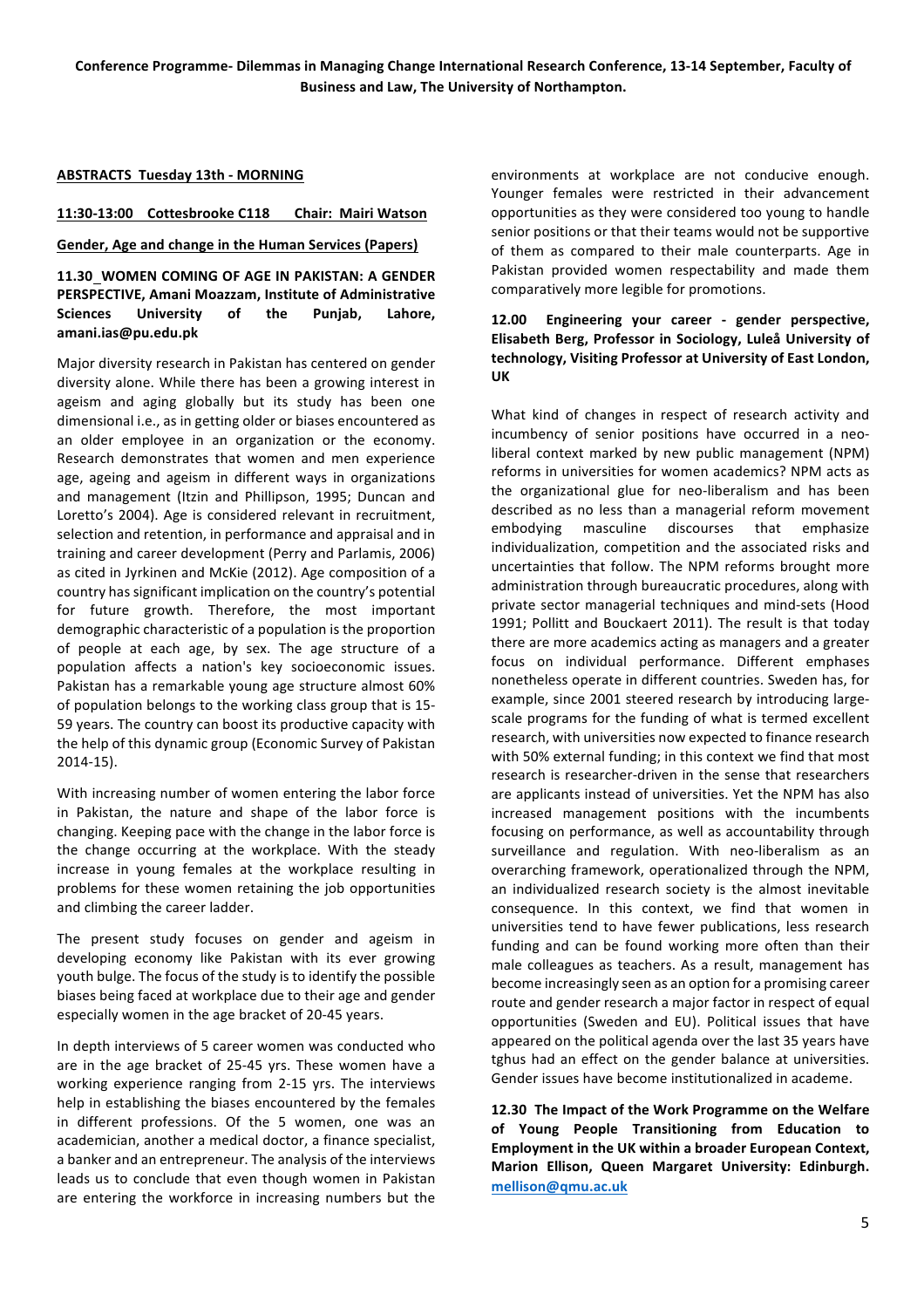There is burgeoning body of research related to the lived experiences of vulnerable young people within European welfare settings which clearly evidences poor quality employment and high levels of unemployment as being characteristic of the labour market experiences of a growing number of vulnerable young people (INSPIRES,(2016; OECD, 2015; ILO, 2016). These experiences have to a greater or lesser degree been exacerbated by the regressive impact of austerity measures on the distribution of incomes, provision of adequate public housing and access to higher further and higher education, and training. Here the thrust of recent macroeconomic policy in weaker European economies has centred upon rapid deficit reduction, prioritizing cuts to public services and welfare services which penalise the poor and create new societal risks including an inadequate publically funded education sector and a weak labour market characterised by part-time and temporary jobs (Theodoropoulou S and Watt A 2011; Bell, and Blanchflower;2010;Shildrick, T., MacDonald, R., Webster, C. and Garthwaite, K. (2013) Schelkle, W 2012 ; Sinfield, 2011) For young people across Europe the impact has been made considerably worse by cuts in public investment in further and higher education and vocational training (Ellison, 2014). As a result many young people particularly those disadvantaged by inequality have been a placed in a position where their current and future prospects are extremely limited by the constraints of poverty and exclusion and restricted access to further and higher education. For more vulnerable young people insecure and limited transition pathways between education and work are demonstrated as being fragmented also by the social configuration of disability, ethnicity and disadvantage.

This paper draws upon the results from The INSPIRES (EUFP7) Research Project conducted between 2013 and 2016 across 12 countries to argue that the transition pathways for the most vulnerable young people are often the most linear as situational constraints lead them to move directly from school into non-standard, part-time and temporary employment. Evidence from several INSPIRES countries also suggests that short transitions between education and employment do not necessarily indicate positive transitions. This evidence has significant implications for employment programmes for young people which adopt a work first rather than a skills first approach. Given this it is contended that social investment and active labour market programmes designed to support and sustain young people in the labour market cannot enable social progress to occur unless it is combined with the implementation of adequate levels social protection and social welfare. (MacDonald, R. and Shildrick, T. 2013Pintelon et al., Cantillon and Van Lancker, 2012; Grusky and Kricheli-Katz 2013). In the UK the Work Programme is a welfare to work initiative designed to support unemployed people entering and sustaining a position within the labour market.

Analysis of outcomes of the Programme by The UK Work and Pensions Select Committee Report (May 2013) revealed that the programme was 'giving least help to those people who were worst off'. In particular, the report revealed vulnerable groups such as people with disabilities and homeless people as being largely ignored by the Work Programme. In common with many young people across Europe recession and austerity measures has brought deepening levels of personal crises, particularly with regard to their psychological and emotional well-being. This paper offers an understanding of the experiences and transitions of young people within the work-welfare nexus which is theorised and understood as dynamic and interrelated socio-economic process encompassing 'constellations' 'assemblages' and 'articulated formations' of welfare state-ness (Clarke, 2014). Here a critical realist approach is used to explore the impact of the Work Programme as a welfare to work approach on young people's transitions in the UK within a European context. The paper draws upon data, analysis and findings from the INSPIRES (EUFP7) Research Project.

## 11:30-13:00 Cottesbrooke 119 Chair: Jennifer Gosling

#### **Changes'in'the'Human'Services'and'public'sector'(Papers)**

11.30 The emotional demands of 'mundane' 999 calls in paramedicine, Jo Brewis & Richard D. Godfrey, Jo Brewis and Richard Godfrey, University of Leicester School of **Management,'j.brewis@le.ac.uk and'rg148@le.ac.uk**

Much of the research on paramedicine characterizes it as an 'extreme' form of work. For example, Palmer's (1983) ethnography describes US paramedics as thriving on cases involving "multiple casualties, physical trauma and fastpaced action", those providing a "psychological high associated with runs that call forth their best and most advanced medical, rescue, and lifesaving skills" (pages 162, 163). However, in the past 15 years or so, the practice of paramedicine has changed significantly. Since around 2000, UK paramedics have been much less likely to be responding to emergencies (College of Paramedics, 2015: 10). Instead, most 999 calls are 'category B', involving patients with primary or social care needs. Only 10% of 999 calls to the English ambulance service now involve life-threatening cases (Department of Health, 2005), despite demand for ambulances increasing annually. These changes are attributed to an ageing population; public confusion over urgent and emergency care options; less out of hours provision by GPs; increasing pressure on GP services; and fewer healthcare workers more generally (eg, O'Hara et al., 2015). The increase in 'mundane' work at the cost of 'Gucci' trauma cases have placed new demands on the ambulance service as a profession and on the individual paramedic as a healthcare professional.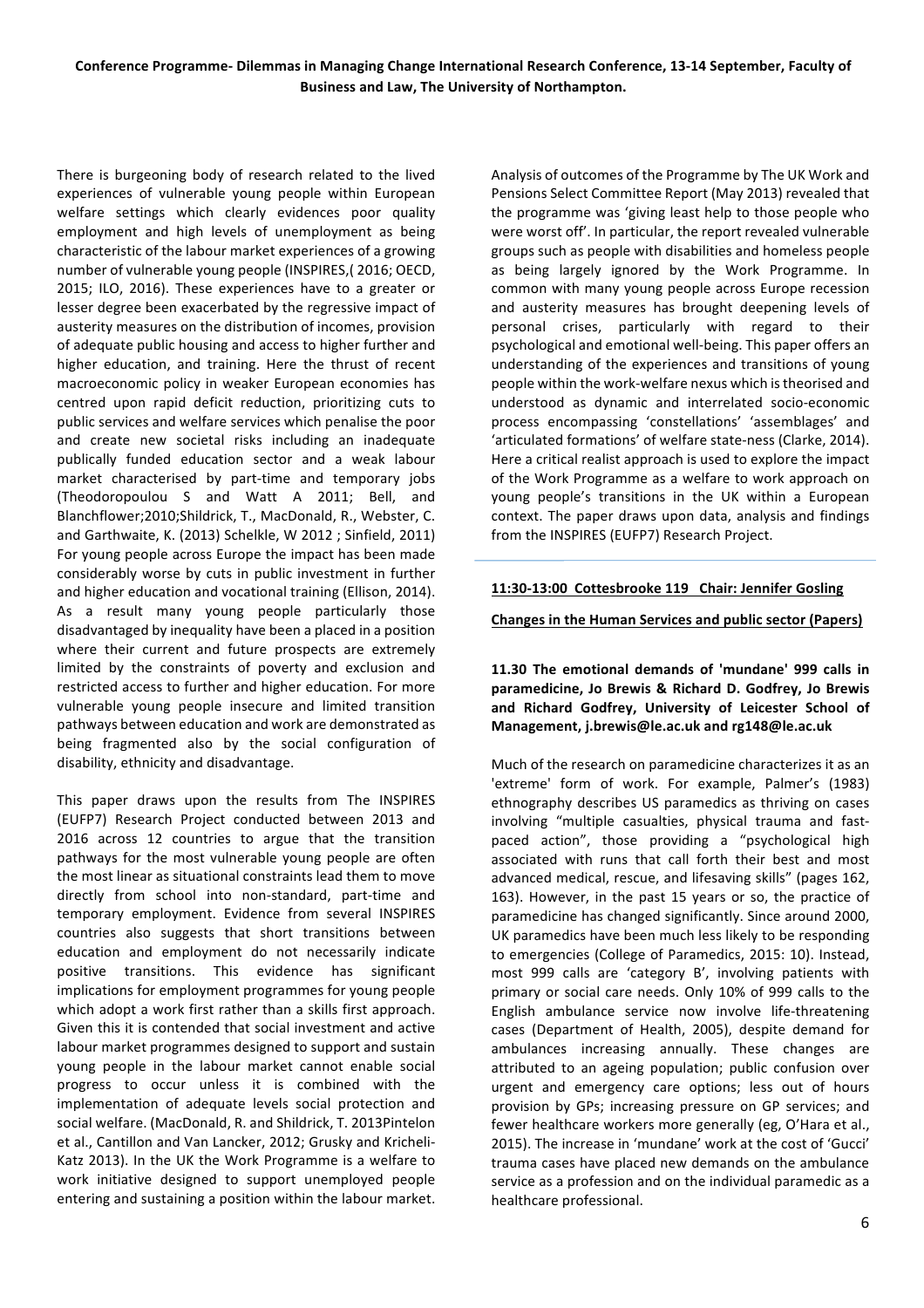However, our knowledge of the emotional demands posed to paramedics by these 'mundane' 999 calls is very limited, with McCann et al. (2013) being the sole UK study we have located. A better understanding of these demands is crucial because of the implications for job satisfaction, retention and patient care. Routes into English paramedicine are also changing, with the recommended pathway now a minimum of a Diploma in Higher Education in Paramedic Science or Practice. It may well be that newer entrants to the profession and those entering as ambulance technicians experience and cope with these demands differently. Although clinical placements comprise 50% of paramedic HE programmes, the latter group received their training on the job and may have entered more attuned to its realities.

In preparation for a project involving paramedics from a regional ambulance service trust which will explore the emotional demands of 'mundane' 999 calls, this paper will outline the extant literature on the changing occupation of paramedicine and outline our planned empirics.

#### **References**

- College of Paramedics (2015) Paramedic Curriculum Guidance, 3rd edition – revised.

- Department of Health (2005) Taking Healthcare to the Patient: Transforming NHS Ambulance Services.

- McCann, L., Granter, E., Hyde, P. and Hassard, J. (2013) 'Still blue-collar after all these years? An ethnography of the professionalization of emergency ambulance work', Journal of Management Studies, 50 (5): 750-776.

- Palmer, C.E. (1983) "Trauma junkies" and street work: occupational behavior of paramedics and emergency medical technicians', Urban Life, 12 (2): 162-183.

**12:00' Coordination' Of' Emergency' Services' And' The' Problem' Of' Governance,' Jim' Radcliffe,' Visiting' Fellow,' Staffordshire' University,' Geoff' Heath,' Fellow,' Keele' University,' Paresh' Wankhade,' Prof' Leadership' and' Management, Edge Hill University** 

In a recently published consultation document, the British government has put forward proposals to improve coordination and cooperation between the three emergency services of police, fire and ambulance. In this document the emphasis is clearly based on improvements in the relationship between the police and fire service with an enhanced role for the existing Police and Crime Commissioner.

This paper will consider the issues raised by this document surrounding the problem of governance in managing three services with disparate histories, professional cultures and management structures. It is clear from the document that the government recognises some of these problems as the ambulance service receives scant attention, while the

governance proposals emphasise the role of an enhanced Police and Crime Commissioner. A number of issues are explored which centre on the following:

The problems associated with the development of the Commissioner and the search for a role.

The barriers to effective coordination under a Commissioner and whether the Fire Service would resist an apparent subsidiary role under the proposed organisational changes.

The managerial/organisational difficulties involved in coordinating services beyond the present arrangements for major incidents.

Managerial change may well present difficulties for democratic accountability and coordination of these important services. The proposals contained within the proposals present the potential for a significant challenge to change management associated with a clash of professional cultures and the response of employees to the modernisation agenda.

Andrews, R. and Ashworth, R. (2015) Representative Bureaucracy and Fire Service Performance, International Public Management Journal, Vol. 17/1 pp. 1-24

Bateman, N., Maher, K. and Randall, R (2016) Drivers of change in the UK fire service: an operations perspective, in Radnor, Z. et.al. Public Service Operations Management: a research handbook, Routledge, London. pp. 139-155.

Joyce, P. and Lister, S. (2014) Scrutinising the role of the Police and Crime Panel in the new era of police governance in England and Wales, Safer Communities, Vol. 13/1 pp. 22-31

Wankhade, P. and Mackway-Jones, K. (2015) Ambulance Services: leadership and management perspectives, Springer International, Switzerland

Wells, H and Smithson, H (2015) Grey areas and fine lines: negotiating operational independence in the era of the police and crime commissioner. Safer Communities, Vol. 14/4 pp. 193-204

## 12.30 Learning From Emergencies So We Can Do Better Next Time": A Case Study of Organisational Learning for **Emergency Preparedness in an INGO, Gillian McKay,**

International Non-Governmental Organisations (INGOs) working in multiple low-income countries are faced with political, economic and cultural challenges in their operations, both internally and externally, and thus require programming to be rapidly adaptable to change. AA, an INGO working in health systems strengthening in Sub Saharan Africa, has undertaken a number of emergency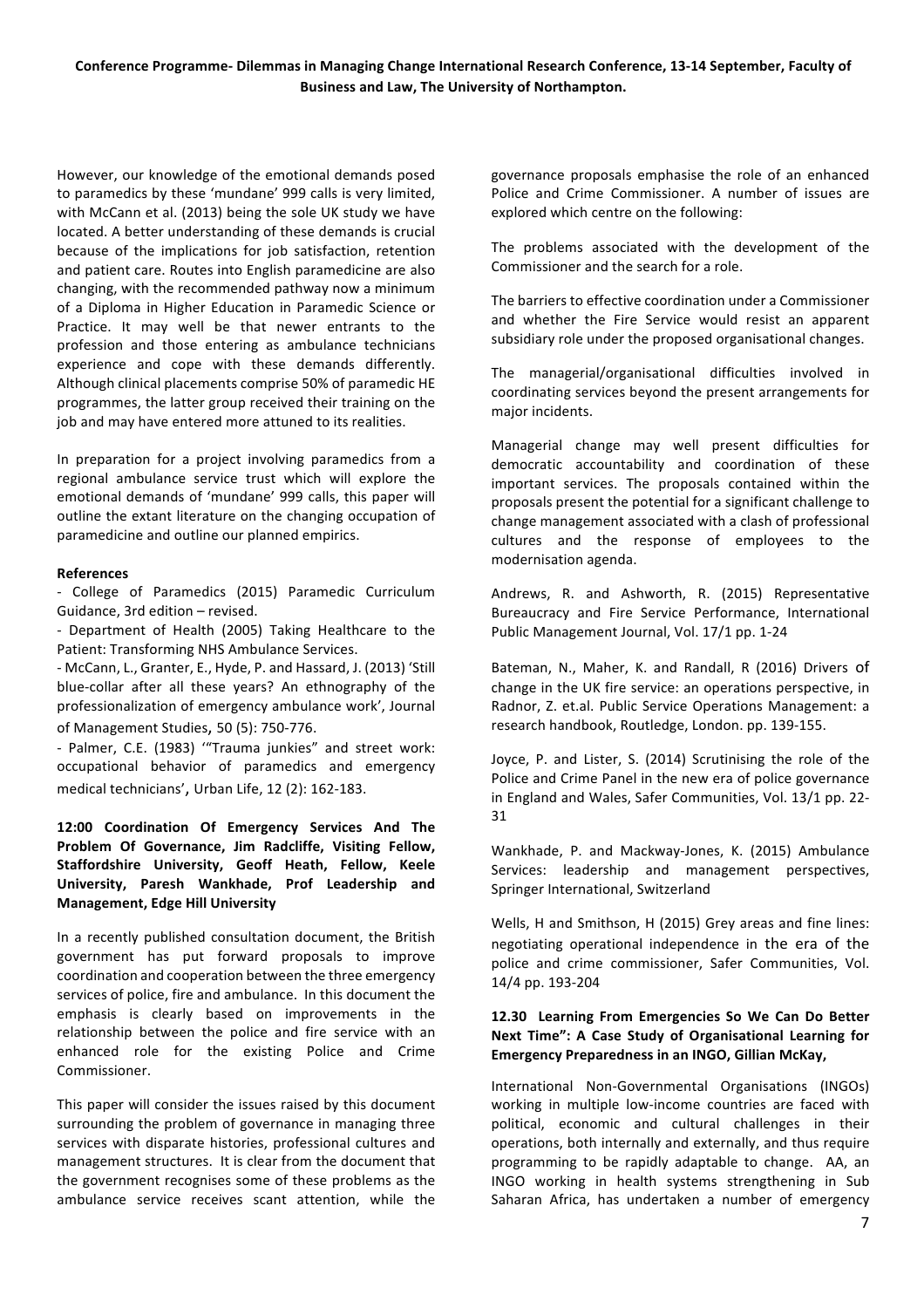responses in health, and strives to learn from each response to better prepare for the next.

This paper presents early findings of an investigation into the organisation's structure, culture and systems1 and how these influence knowledge management as understood through two country-level programmes, South Sudan and Sierra Leone, as well as through the European Headquarters. The aim of this research was to generate recommendations that will allow organisations to improve their learning processes so as to be better prepared for future emergencies in health.

To achieve this I undertook two main tasks. The first task was to identify and analyse barriers and facilitators to information flows and organisational learning in the context of emergency responses. The second task was to propose organizational policy changes that would support the improvement of knowledge management.

I used a Complex Adaptive Systems lens to examine how the organisation's processes supported or impeded knowledge management, learning and quality improvement. My methods included mapping of information flow, document analysis, a survey of staff, in depth interviewing and meeting observation. Barriers and facilitators were mapped to the McKinsey 7S domains, and analysed accordingly. Furthermore, I situated the data collected within the larger literature on knowledge management and learning in multicountry organisations. My position as an employee of the organisation required a critical reflexive component to the data collection and analysis.

Data collection was completed in August of 2016, and analysis is on-going at the time of the Dilemmas conference. Through this paper and presentation I seek critical feedback from the conference participants to further my understanding and analysis of the data and to best situate it within the literature and conversations occurring in the field.

This paper takes a snapshot of where AA is at present, and offers practical recommendations to enable this organisation to continue on it's trajectory for learning and quality. This case study paper will add to the body of evidence in the field of knowledge management for emergency preparedness for multi-national organisations in low-income countries.

## **ABSTRACTS Tuesday 13th - Afternoon**

############################################################

## 15:15-16:45 Cottesbrooke C118 Chair: John Chandler

## **Culture, Identities and Change in the Human Services (Papers)**

## 15:15 The Professional Map: Identity Regulation or Holy Grail?, Guy Huber, University of East London, Guy Huber **g.huber@uel.ac.uk**

The Chartered Institute of Personal Development (CIPD) provides a 'professional map' containing an interrelated 'set' of 'objectives' that members of the institution should reflect upon to achieve success in the 'profession' (cf. Fournier, 1999). This 'architecture' is intended to constitute an overarching set of 'aspirations' that discipline practitioner's understandings of what it is to be a Human Resource (HR) professional - by 'indicating activities, knowledge and behaviours needed for success' (CIPD, 2015, p.2). The circular map is organised into four distinct bands that constitute a journey to the core, with the individual passing through the three outer bands, as they develop into a 'leading' HR professional. The map provides clear developmental pathways for HR practitioners, by offering a 'commonsensical' and 'instrumental' guide to who 'one' is, what 'one' does and who 'one' might become. Our paper seeks to examine and challenge some of these contentions. by contributing to the critical management literature on HRM through an examination of identity work and regulation (Alvesson and Willmott, 2002).

We begin by constructing the map as a form of 'identity regulation' that seeks to influence members at a distance, by aligning personal development to the 'instrumental' requirements of business (cf. Fournier, 1999). We then depart from much of the literature on identity regulation, by theorizing that there will be a substantive gap between the aspirational goals that the institution willingly promotes and the 'actual' day-to-day experiences of many HR practitioners. Where this gap is 'too wide', then the map's 'constituting' discourses are unlikely to 'substantially' impact an individual's identity work. For example, a call to be a 'role model', who 'consistently leads by example. Acts with integrity, impartiality and independence, balancing personal, organisation and legal parameters' (CIPD, 2015, p.43) might appear somewhat remote from an individual's experience of having their career path defined by significant others or their personal ethics/autonomy impinged upon by line managers. We would expect, that for some practitioners, the 'illusion' that one can freely develop one's own career path would be balanced by their experiences of being 'coerced' or 'constrained' by the requirements of others (Caldwell, 2003).

Our in-depth case study 'will be' attentive to both 'microlevel and macro-level discourses  $(d/Discourse)....$  and

 $1$  I anticipate that these domains are likely to be important but may not be exhaustive.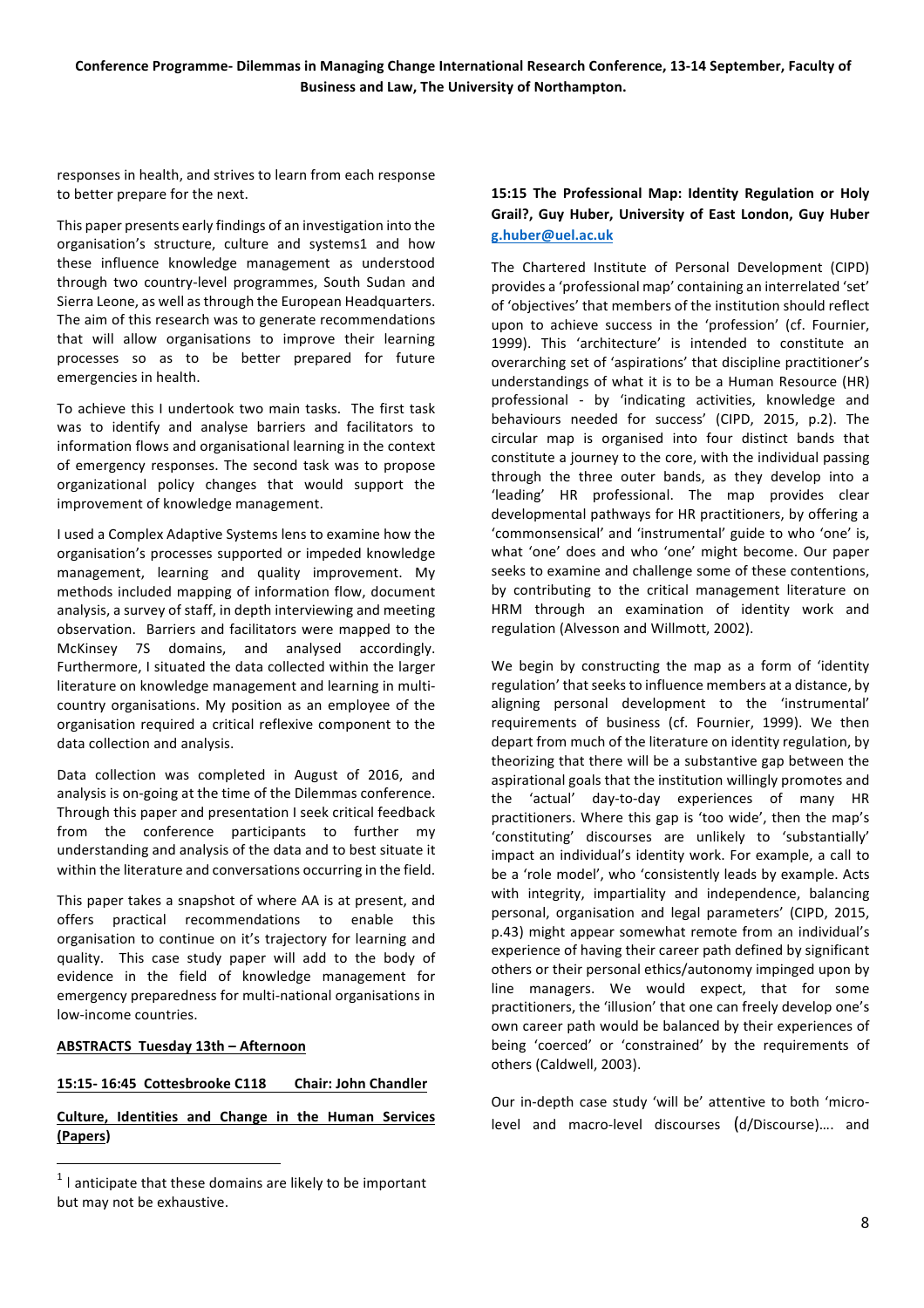[those] contexts that constitute and are constituted by organizational life' (Fyke and Buzzanell, 2013, p.1620). Semistructured interviews will be constructed to uncover the ways identity work often contradicts and weakens the broader appeal of CPD rhetoric - 'tokenly' designed to empower professional development. Our findings will be grounded in the views and outlooks of HR practitioners working within a higher education institution. We wish to discover whether HR practitioners aspire to the prescribed professional norms, beliefs and values within the architecture of the map? Investigate whether HR practitioners can relate their subjective experiences to (we believe) abstract prescriptions for professional development? Decide whether the CPD map and the discourses that it constitutes remain largely elusive, a 'holygrail' for self-development, that while 'aspirational', remain too remote from immediate organizational realities?

## 15:45 Social worker identities - Constructing an anchor in **a'sea'of'policy'turbulence,'Kim'Woodbridge/Dodd,'the' University of Northampton**

Social work is often presented within discourses of contested identities and ambiguous role in several countries: North America, China, Scandinavia, Australia, as well as the United Kingdom, and is the focus of much ongoing research and debate (Hugman, 2009).

In the UK, although social workers are consistently reported as providing a vital role in public services, notions of what is 'good' social work is subject to constant change. The impact of the socio-economically driven policy, redefined practice frameworks, the passing of Legal Acts of Parliament, and not least changes in social attitudes towards welfare and care, constitutes social work as a contested and controversial public service profession (Asquith, Clark, & Waterhouse, 2005) (Moriarty, Baginsky, & Manthorpe, 2015).

This challenging environment of policy turbulence fundamentally questions professionals around their values, salience and professional identities. With politically driven, frequently changing priorities and perspectives in human services, social workers face real time challenges in defining their role in the jostling of changing notions of what constitutes professional capability (Wiles, 2013).

However, within this context social workers continue to have high profile, high risk decision making responsibilities and work with the most challenged families, vulnerable people and complex situations (All Party Parliamentry Group on Social Work, 2013). The literature suggests that this has had a personal consequence for the workforce, describing it as one which is emotionally exhausted and one of the professions with the lowest morale (Lloyd, King, & Chenoweth, 2002) .

This research listens to social workers describing how they construct and sustain their professional identities within mental health settings, which is one of the most complex and high profile areas of public service. Twelve social workers were interviewed and their accounts analysed. Foucauldian conceptualisation of power and knowledge is useful in understanding identities in areas such as social work, where identities are contested. Therefore, discourse analysis based on Foucauldian principles was used to analyse the interviews to understand social worker identities within their political, discursive and agentive frameworks. In this way social worker identities can be seen as socially negotiated, reified, reconstructed and shared through day to day events, images and discussions. Here, power and agency are negotiated by individuals and professional groups operating within an environment of competing political, managerial, health and economic power discourses (Foucault,#1980).

Initial results have shown a strong theme of the role of knowledge and skills based on an unambiguous personal commitment to a clearly articulated and consistent 'anchor' of professionals values and ethics, played out within the tensions of the relationship with Health staff, medical models of mental illness and detention of people under the legal framework of the Mental Health Act. This doctoral thesis is due for completion September 2016.

## **16:15' Understanding' ambivalence' as' a' response' to' organisational'change'in'the'public'sector,'Linna'Sai,'Keele' Management School, Keele University**

## Introduction

Researchers have been long interested in understanding the causes of, and implications arising from, resistance to organizational change. This is because resistance is seen as an important factor in affecting the success of organizational change in the current change management and public management literature. As a public sector that is currently undergoing significant change due to budget reduction and market pressure, studies of change in the social housing sector did not receive adequate attention, especially on the resistance to change. A small amount of literature (Piderit, 2000) has recommended switching attention from resistance to the concept of ambivalence, as ambivalence can contribute to ongoing change (Weigert and Franks, 1989). Ambivalence refers to simultaneous positive and negative positions held by individuals toward an object (Ashforth et al., 2014). There is a need for better understanding of ambivalent responses to organizational change, including how organizational members experience ambivalence, as a conflicting orientation, individually and/or collectively. This study will address these issues through qualitative, interpretive research.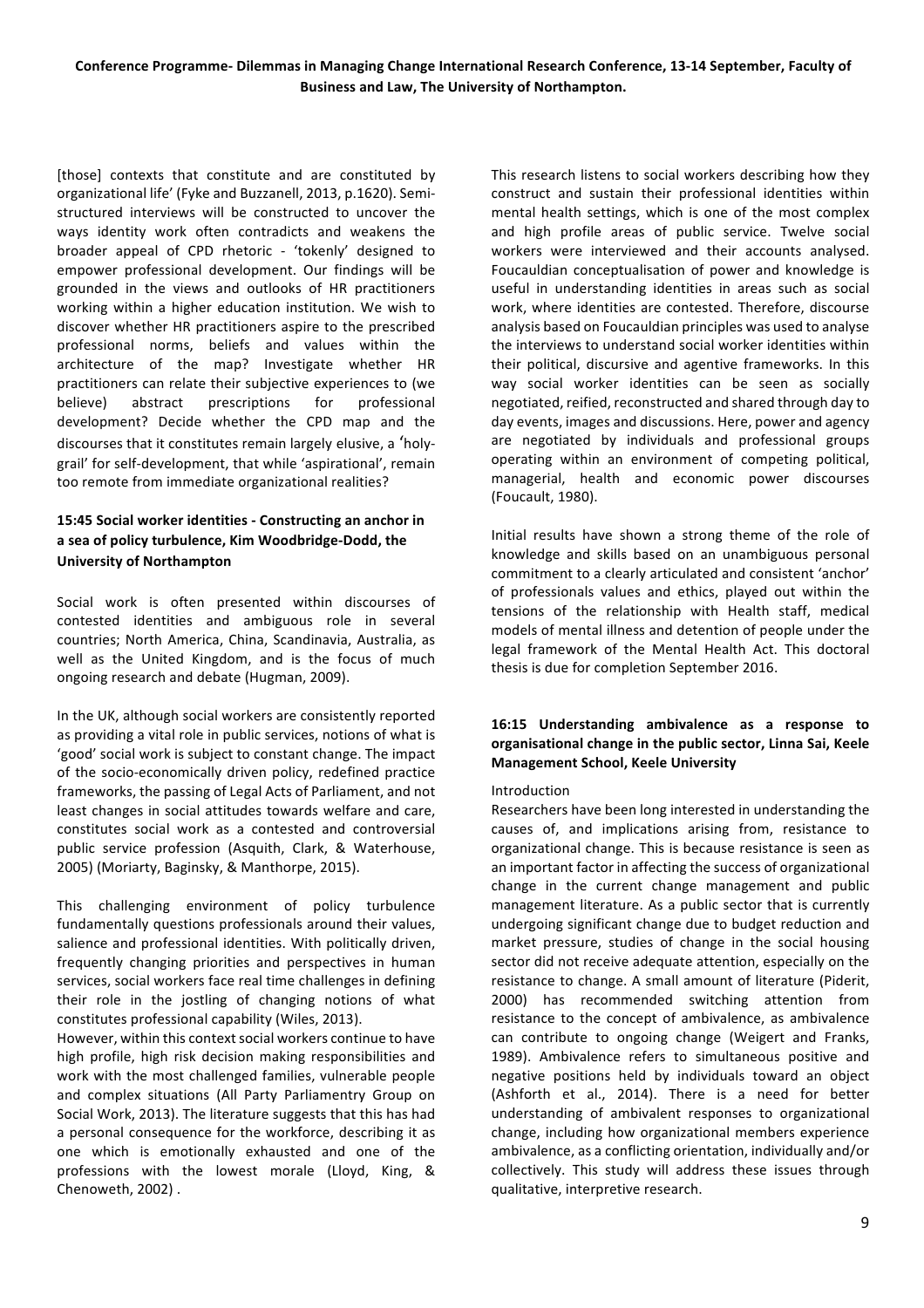#### Research question

This study aims to explore communication professionals' experience of ambivalence toward organizational change in UK public housing sector organizations. Specifically, it will analyse employees' experiences of conflicting orientations towards organizational change events. It will also investigate responses to ambivalence, through analysing how managers and employees deal with ambivalent emotions and attitudes towards organizational change. Finally, the study will consider the consequences of ambivalence for individuals and organizations, including the potential positive effects of ambivalence, in addition to those that are detrimental to individuals and organizations.

## Research design

A qualitative study will be undertaken to address problems associated with positivistic studies of ambivalence. Specifically, this will enable a move away from a performative orientation and will enable exploration of the relationship between resistance and ambivalence as understood by those who experience organizational change. Although some qualitative research (Pratt, 2000) has examined ambivalence in organizations, the concept is an emergent theme, rather than an explicit focus, as in this study.

The study will address the proposed research question through multiple case studies of selected organizations. The first stage involves participant observation where the researcher immerses herself in the organizations in order to understand how changes affect employees' everyday work. The second stage comprises semi-structured interviews with communication professionals to enable exploration of their experience of ambivalence during organizational change. Initial interviews will be with the communications managers and will focus on understanding their role in communicating change. The second round interviews will be conducted with chosen case study subjects after analysing the first round interviews in order to gather additional information.

The dataset includes field notes taken from participant observation and transcribed interview scripts with communication professionals and employees. Narrative analysis will be applied to explore the co-existence of a variety of perspectives and viewpoints on ambivalent experiences during organizational change. **References** 

Ashforth, B. E., Rogers, K. M., Pratt, M. G., & Pradies, C. (2014) 'Ambivalence in Organizations: A Multilevel Approach', Organization Science, 25(5), pp. 1453-1478.

Piderit, S. K. (2000). Rethinking resistance and recognizing ambivalence: A multidimensional view of attitudes toward an organizational change. Academic of Management Review, 25, pp. 783-794.

Pratt, M. G. (2000). The good, the bad, and the ambivalent: managing identification among Amway distributors. Administrative Science Quarterly, 45, pp. 456-493.

Weigert, A. and Franks, S. D. (1989) 'Ambivalence: a touchstone of the modern temper', in D. Frank & E. McCarthy (eds), The Sociology of Emotions: Original Essays and Papers. Greenwich: JAI Press.Research

## 15:15-16:45 Cottesbrooke C119 Chair: Elisabeth Berg

Leadership and Change in the Human Services (Papers)

**15:15'Managing'Changes'in'Value/based'Leadership'New' Directions'and'Strategies'on'User'Influence'in'Social'Care' and'Home'Health'Care, Maria'Wolmesjö'&'Agneta'Kullén'** Engström, Maria Wolmesjö, Ph.D. Associate Prof., **University of Borås, Sweden** 

What demands will users have on social care and home health care tomorrow? How can these be met in a changing welfare society with decreasing resources? According to Swedish law, basic values on care of older people and users rights are emphasised. First line managers in social care and home health care are, according to research, important for a value-based and sustainable work from different perspectives. They effect the employees work environment according to stress, work engagement, health and they have an impact to avoid sick leave and early retirement. At the same time, their leadership is important for increasing users influences and organise to make users and their relatives more involved in the decision and caring process. Research also point out that social care and home health care are complex and high reliability organisations, which also have implications for the importance of user influence and valuebased leadership. Sometimes these interests come in conflict with each other and cause ethical dilemmas for managers and employees to handle.

This paper focuses on what preconditions managers have and what is needed to provide a good and value-based care of older persons and people with disabilities in Sweden. It will report, analyse and discuss the result from an empirical study. The empirical material is based on a study of managerial work, ethical values and preconditions in care of older people and persons with disabilities. The methodology used was a questionnaire with validated index. Developed items were distributed to 406 managers, within care of older persons and persons with disabilities in the south part of Sweden. Response rate was 85%, all had participated in a national educational program for managers in social care. A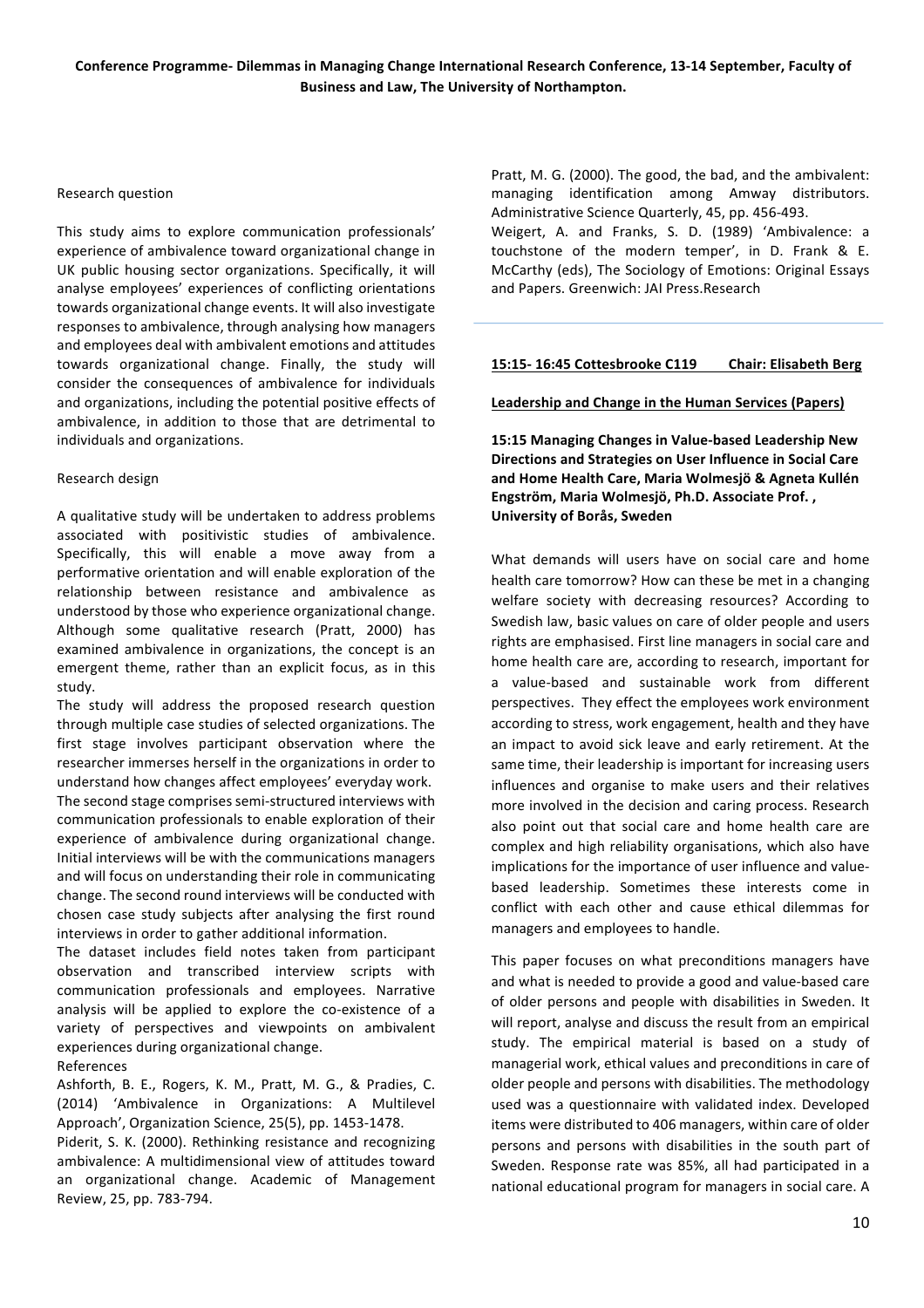third of all respondents were first line managers, 80% were employee by a municipality and 96% were women.

The analysis of the findings shows that a high proportion, 74% of the managers were satisfied with their opportunities to fulfill their obligations to organize the work based on the national policy of ethical values for Swedish care. A majority, 65% worked actively with development of their opportunities to increase the value-based work and, to better meet users' self-determination. Almost no manager rated that they did not work at all with these issues. The results highlight there where a significant difference between public and private employed managers when it came to resources and opportunities to meet goal fulfillment according to users independence.

The session ends with a critical and constructive discussion about preconditions for further improvements of care of older people and persons with disabilities, with focus on managing changes according to new directions and strategies.

## 15:45 From heroic to distributed to embedded leadership in the Further Education sector, Andrew Boocock, **University of East London.**

Leadership in the post-incorporation English Further Education system has not been distributed in nature, but instead top-down, driven by the external demands of funding and inspection regimes under Conservative, New Labour, Coalition government and now Conservative administrations. There is, however, in light of the current rhetoric of localism in Further Education policy, a view in the FE literature that distributed literature would be the most appropriate form of leadership within this context.

This paper reviews the FE and wider education literature, and argues that distributed leadership should be introduced to the sector but that, on its own, such leadership would be insufficient for addressing the government's agenda of meeting the human capital needs of businesses. It would also be insufficient for addressing needs-based equity for disadvantaged students and the wider benefits of education. This is because distributed leadership, whilst involving a dispersion of responsibility, may not equate to a dispersion of power. In a policy context of localism, driven by central government diktats and funding, it is likely that distributed leadership would involve an instrumental and narrow focus on government directives within colleges at the expense of the genuine needs of local communities and businesses. What is required instead for effective leadership in FE Colleges, is a recognition that leadership is embedded within a wider policy context. More specifically, the marketization

of Further Education by the current Conservative administration, through funding and inspection incentives, needs to be dismantled in favour of a governance of FE which values self-governance and open systems, and which emphasises local ecologies rather than competition for students within an education market. This would create an opportunity for authentic leadership to emerge in senior college leaders, focused on teaching and learning and the needs of local communities and businesses (rather than central government diktats), and distributed leadership to genuinely contribute to these goals through the utilisation of human and social capital within professional communities of practice.

## 16:15 Leading Change Together: Managing cultural change across the HE workforce, Hala Mansour, Cristina Devecchi, Nick Allen, The university of Northampton. **Hala.Mansour@northampton.ac.uk**

Profound changes, located within a developing new economic structure and the drive towards marketisation, are fast redefining the role, mission and value of universities. Of pivotal importance in driving the cultural change is the role of leadership. However, current conceptualizations of leadership and change management lean towards New Public Management's high level objectives and efficiency, consequently promoting a cultural shift away from universities as collegial self-leading organisations (Mansour et al, 2015; Lumby, 2012) thus, undermining a sense of participation and co- leadership especially amongst academics (Bolden et al, 2015).

Alternative models for managing change across both academic and professional services, such as Whitchurch's (2013) concept of 'third space', Laloux's (2015) TEAL organisations, Robertson (2014) holacracy, or the absence of leadership, and, consequently, an innovative strategic management of intellectual capital (Devecchi and Petford, 2015), provide new ways to analyse how different HE organisational players can create new and mutually effective ways of working together across traditional professional boundaries.#

The contribution of this research is original and timely as we need to develop 'a more systemic perspective that acknowledges the complexities and interdependencies of organisational life' (Bolden et al, 2015: 13), including a deeper understanding of the complex ways in which formal and informal leadership practices operates at the individual and organisational levels (Tysome, 2014). Furthermore, this project draws from recent studies (Peters et al., 2015) on leadership while seeking to contribute new knowledge by gathering evidence across the HE workforce, thus including those whose roles are not acknowledged as being related to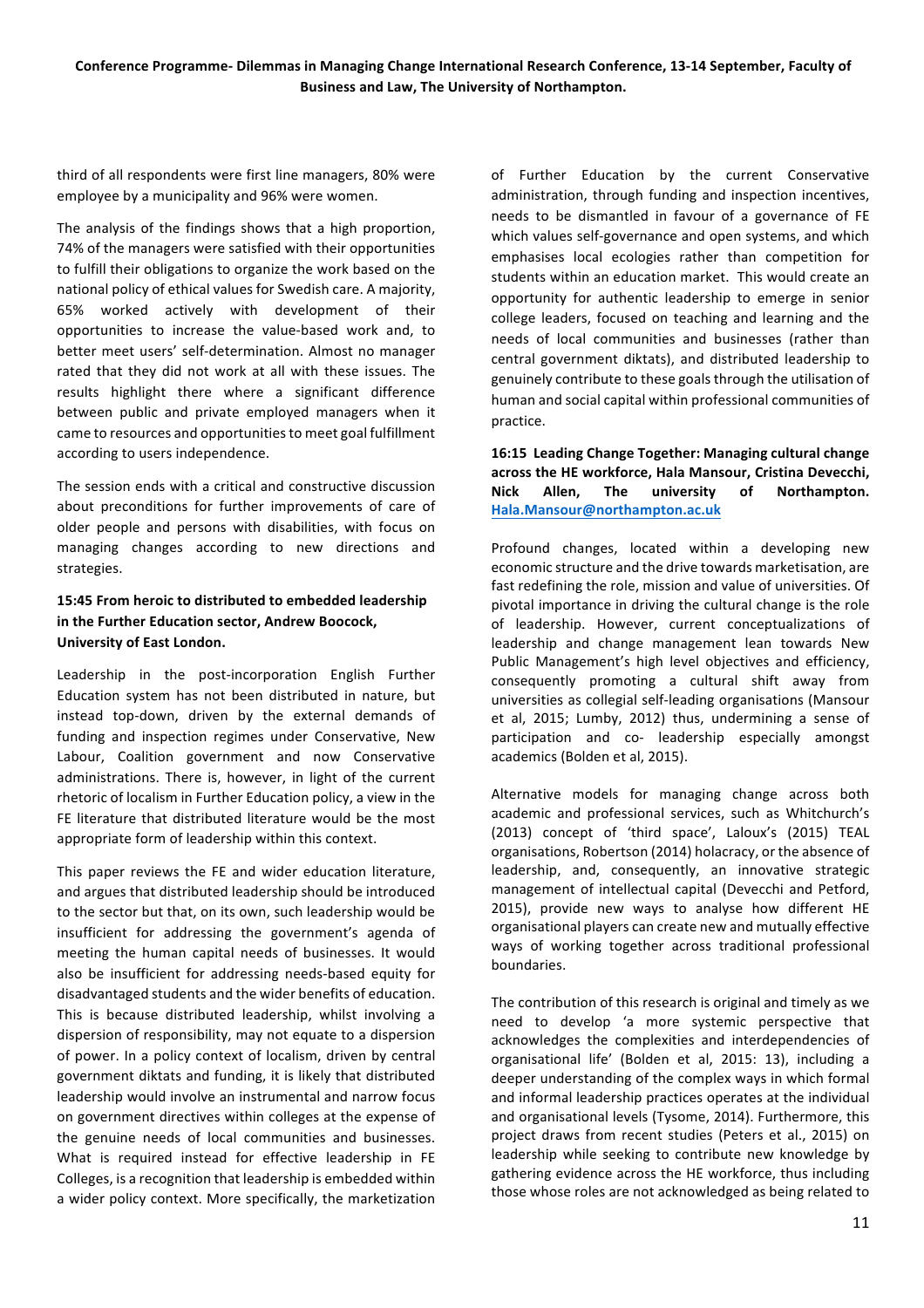formal leadership. This holistic view of HE's complex workforce dynamics would provide a more inclusive view of stakeholders' interests, fears, and hopes (Mansour et al, 2015), and be evidence on which to base future leadership for successful organisational change.

Based on the premise, drawn from recent literature, that change requires a whole organisation to shift towards distributed and shared leadership, this research aims to answer the following questions:

- What are the main values and attitudes of academics, managers, governors, senior leaders, and professional services toward change?
- How do each group of stakeholders' view each other's contribution to leading change?
- What lessons can be learnt which can have a future impact on supporting the HE workforce to develop institutional and personal leadership for and of change?

#### **References:**

- Bolden, R. et al. (2015) Developing and sustaining shared leadership in Higher Education. London: LFHE
- Bryman, A. (2006) Integrating quantitative and qualitative research: how is it done? Qualitative Research, 6.1, 96-113
- Devecchi, C, and Petford, N. (2015) Universities in transition: Managing knowledge and developing people through the use of intellectual capital, ECER Conference, Budapest
- Laloux, F. (2015) Reinventing Organizations. Brussels: Nelson Parker
- Lumby, J. (2012) What do we know about leadership in Higher Education?. London: LFHE
- Mansour, H.F., Heath, G. & Brannan.M. J. (2015), 'Exploring the Role of HR Practitioners in Pursuit of Organisational Effectiveness in Higher Education Institutions', Journal of Change Management, 15,3, 210-230
- Peters, K. and Ryan, M. K. (2015) Leading Higher Education. London: LFHE
- Robertson, B. J. (2015) Holacracy: The Revolutionary Management System that Abolishes Hierarchy. London: Penguin
- Tysome, T. (2014) Leading academic talent: interviews with leaders, managers and academics. London: LFHE
- Whitchurch, C. (2013) Staffing Models and Institutional Flexibility. London: Leadership Foundation for Higher Education

#### **ABSTRACTS Wednesday 14th - MORNING**

#### **11:30/ 13:00'Cottesbrooke'C118''''''Chair:'Jim'Barry**

#### Paper Dilemmas of Change in Health Sector

## 14:00 User involvemenet as an engine of change within Health Care, Mike Dent, Staffordshire University

User involvement takes several forms: choice, voice and coproduction neatly summarises the main varieties and each can play an integral role in the engineering of change within health care organisations. Choice relates to a form of market dynamic, voice relates to deliberative democratic methods while co-production (in its various forms) applies to those practices where the user works actively with the health care professionals in the control and/or treatment of their illness/condition. Each and all of these can and do play a role in changes underway within the English NHS, but also internationally too.

This paper will review recent developments across Europe, including Italy, Denmark and Portugal as well as the UK. It will set out why user involvement is particularly relevant to the management of change within health care and how the different approaches (choice, voice, co-production). It will examine how far the users are independent of managerial and health professional interests and whether user involvements' engagement leads to their empowerment or disempowerment.#

In particular, the paper will examine the extent to which user involvement in all its complexity is a consumer or citizen driven movement or instead has been socially constructed to meet the needs of government policy makers and managements confronted with tight financial constraints and exponentially rising health care demands. The analysis will draw upon an Actor Network (ANT) informed perspective and the paper will draw on various case study examples for illustrative purposes. These will probably include IVF, e-health and patient associations as well as others.

This paper will draw upon the work of the COST ISO903 Working Group on User Voice in particular the papers published in the 'Patient Involvement in Europe' special issue of the Journal of Health Organization and Management (2015, Vol. 20/5).

14:30 Is New Public Management appropriate as a **transitional'management'strategy'for'public'sector' organizations?'The'case'of'the'United'States'Veterans' Health Administration's radical transformation and (near)** downfall, Joshua J. Robinson1, Richard Giordano2 and Jennifer Gosling1, Author affiliations: 1Faculty of Public Health and Policy, London School of Hygiene and Tropical Medicine, London, United Kingdom; 2 Faculty of Health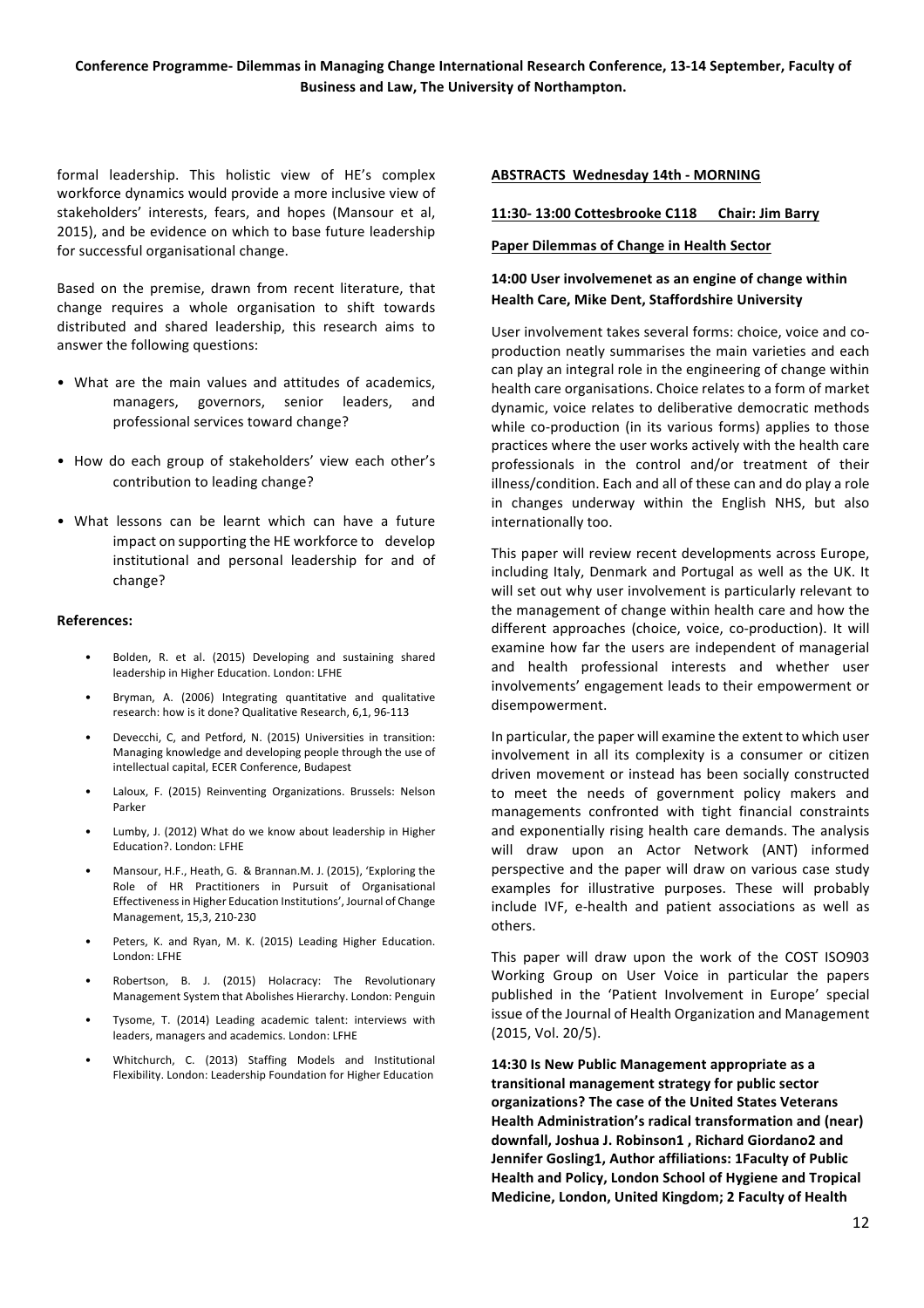## Sciences, University of Southampton, Southampton, **United'Kingdom**

The United States (US) Department of Veterans Affairs (VA) operates the largest integrated healthcare system in the US and is responsible for providing health and social care for honourably discharged members of the US armed forces ('veterans'). The VA is comprised of three administrations, the largest of which is the healthcare system – the Veterans Health Administration (VHA). The VA is managed from central offices in Washington, D.C. where each administration is responsible for policy development and operation. Funded by the US federal government, VHA provides care for  $~9$  of 22 million US veterans. By many accounts VHA is a premier healthcare system in the US and the world (Oliver, 2007; Kizer & Dudley, 2009).

In the decades leading up to the 1990s, VHA was faced with rising costs and was widely perceived as providing inferior and inadequate care (Oliver, 2007; Kizer & Dudley, 2009). Confronted with the prospect of being replaced by a voucher system to give veterans through legislative change, VHA sought to reinvent itself as a system characterized by accountable, efficient, high-value and high-quality care. The rise of New Public Management (NPM) in the VHA in the 1990s ushered in an era of management culture focused on cost-cutting measures, disaggregation of centrally controlled processes, transparent public accountability and an emphasis on instilling market-type forces in public service provision (Pollitt, 1993; Hood, 1995; Kizer, 1995; Kizer 1996). High-quality and high-value care was operationalized through market-oriented process and organizational arrangements such as contracting out for services, performance-based payment, decentralization of decisionmaking, less hierarchical control, and wholesale institution of performance measurement and audit-feedback systems to monitor compliance with established targets. This form control and accountability in healthcare closely mirrors similar reform efforts in the UK, France and elsewhere (Webster, 1998; Simonet, 2014).

The successful changes wrought by NPM in VHA allowed for a radical transformation of the system that resulted in many improvements in clinical and organizational outcomes (Oliver, 2007; Kizer & Dudley, 2009). However, an overreliance on performance measures to drive evidence-based clinical and administrative management gave rise to a neoliberal progressive culture focused on performance evaluation (Hood, 1991; Simonet, 2014). The rise of managerialism in VHA grew into a compliance culture focused on meeting performance measures and created the very problems NPM was intended to solve – an overly hierarchical, bureaucratic, top-down delegated agency with little control (or room for manoeuvre) given to those most affected by performance indicators. In the 20 years since

transformation, performance measures have ballooned from a small set tied to evidence-based clinical outcomes to over 200 measures supported by a central office management structure that has seen an 18-fold increase in staff to more than 11,000 employees (Kizer & Jha, 2014).

This presentation addresses the successes and challenges presented by VHA's reliance on NPM, the value propositions institutionalized through NPM in a public sector healthcare system, and gaming of performance measures which led to a 2014 whistle blower event resulting in the most significant legislative change to VHA since inception nearly 100 years ago. It argues that implementation of NPM in public sector organizations may fulfil a role in transforming a struggling public healthcare system but, when left unchecked, NPM quickly outgrows its primacy and displaces the very system of efficiency, decentralization and value it promises to create. This argument has relevance not only in the US context, but, we believe, in the UK and other countries that have applied NPM to public healthcare services. NPM may be a viable option as a transitional management strategy but not a long-term solution for public sector healthcare systems.

**15:00' How' effective' have' government' user' involvement' policies'been'in'including'public'and'patient'participation'** in decision making within the NHS? Rita Haworth, Senior Lecturer in Social Policy, The University of SalfordSchool of **Nursing,' Midwifery,' social' work' and' social' science** r.haworth@salford.ac.uk

## **Aims of Paper**

This paper will provide a clear overview and evaluation of government policy in relation to service user engagement in decision making within the NHS to date. As demand for public services expand and resources decline successive governments since the 1990's have shown a political preference for collaboration of welfare service delivery in order to reduce the deficit. Within this model social polices prescribe the engagement of the public and patients in how best services are delivered. Given the many barriers to successful participation this paper will offer an evaluation of user engagement in practice to date within the NHS before providing suggestions for future improvements.

## **Abstract**

Since the 1990's successive government policies have fostered the way for collaborative working in health and social care. Within this framework public, patient and service user involvement in how local services should best be delivered has become a central wheel in the cog of collaboration. The White Paper The New NHS Modern and Dependable (1997) The Local Government and Public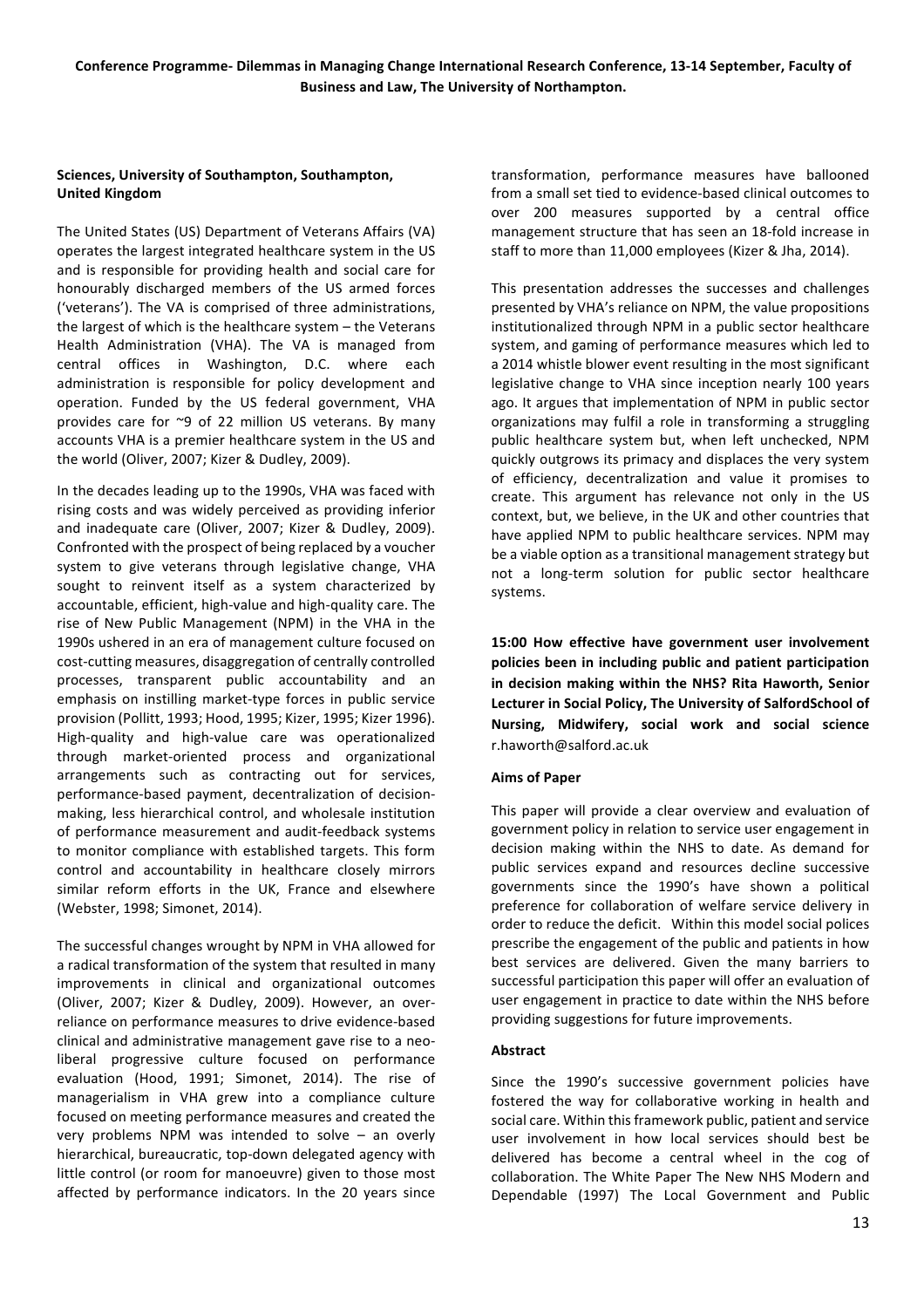Involvement in Health Act (2007) and more recent legislation in the form of the NHS and Social Care Act 2012 have all set the agenda for greater public participation in how local health services should best be delivered.

However, the implementation of such policy is fraught with difficulties and highly problematic. Medical and managerialist dominance of health care, lack of public knowledge and agreed definitions of what constitutes an appropriate level of participation for all service users are just some of the issues which need to be addressed if democratic public participation in the decision making process is to truly become a reality within the NHS. This paper will highlight such issues by citing relevant research and offering a number of suggestions, which will foster greater equitable public participation in health care planning and delivery of service.

## **Reading'References**

Cowder, S. Gurnam, S. (Feb 2007) The 'User': Friends, Foe or Fetish? A critical exploration of user involvement in Health and Social care. Critical Social Policy Vol 27, no1 pp5 - 23

Dept of Health (2012) Health and Social Care Act.. London HMSO

Dept. of Health (2007) The Local Government and Public Involvement in Health Act. London HMSO

Department of Health (2000) The NHS Plan: A Plan for investment a plan for reform. London HMSO

'Haworth, R (2011) 'Patient choice and participation in decision making is not always that straightforward.' British Medical Journal (BMJ)

Official URL: http://www.bmj.com/content/343/bmj.d7570?tab=respo...

Haworth, R & Melling, B 2010, Braking down the barriers. To what extent are service users collaborating in decision making processes within the NHS. A review of policy implementation and outcomes, in: 'Dilemmas in Human Services.', the University of Staffordshire, Staffordshire, England. Conference details: Confronting Barriers to Human Services: International Research Conference on Dilemmas in Human Services. The University of Staffordshire. ISBN 978-1-904133-43-8.

## Professional biography.

Rita Haworth is a senior lecture at the University of Salford. Rita has also lectured at The University of Manchester, is a member of The Social Policy Association and a Trustee of her Local Healthwatch. Rita's areas of interest include Health Policy, Community Care, Social Inclusion and Gender Issues. Rita has participated in research and written and presented a number of papers within her given field. Her current research project is an evaluation of dementia services for ethnic minority groups in Salford, funded by the Local Authority and CCG. This project is being conducted in conjunction with other staff within the School.

## 11:30-13:00 Cottesbrooke C119 Chair: Cristina Devecchi

## Paper Organisational Dilemmas and Change in Human **Services''**

11.30 Higher education-Industry supply chain management: Using ICT and hybrid strategy to bridge the **gap'between'HR'supply'and'demand'in'an'emerging'** market, Heba Mohamed Adel, Faculty of Management Sciences, October University for Modern Sciences and **Arts, Cairo, Egypt** 

#### **Abstract**

**Purpose** – The focus of this paper is on higher educationindustry supply chain management. The objective of this research was to study the effect of information and communication technology (ICT), directly and indirectly, on hybrid supply chain performance (HSCP) -in terms of leanness, agility and leagility- of the higher education institutions (HEIs) in an emerging market.

**Design/methodology/approach** – A conceptual framework was proposed based on a conducted thematic literature review and then it was tested using questionnaires, which were filled via face-to-face in-depth interviews. A mixed methods triangulation approach was applied to obtain deeper understanding of the current research relationships. The researcher in this paper developed and used a multiitem measurement scale to measure, and suggest for improvement, the hybridized performance  $-$ in terms of leanness, agility and leagility- of the higher educational supply chains (HESC) in Egypt (as an example of emerging service sector). A total of 63 HEIs -universities and academies- were contacted, of which 41 accepted to participate (i.e., 65.08% response rate) via using probability random sampling technique. The research proposed relationships were examined by using Structural Equation Modeling (SEM). Different software packages (SmartPLS, LISREL, and SPSS software) were used in the research quantitative analysis. Besides the 41 questionnaires (quantitative approach), 71 direct interviews (qualitative approach) were conducted with subject-matter-experts (SMEs) working in 43 organizations from the higher education sector at different governorates in Egypt.

**Findings –** Results revealed that information and communication technology (ICT) employment has a positive and significant effect on supply chain integration (SCI). In addition, SCI has a positive and significant effect on supply chain information sharing (SCIS). Further, ICT employment has a positive and significant effect on education hybrid supply chain performance (HSCP). Regarding the moderation effect of technology intelligence (TI) on the ICT-SCI relationship, after adding the university-industry partnership (UIP) dimension to SCI, results indicated that TI positively and significantly affects SCI. Moreover, the interaction between ICT and TI is also significant, suggesting that the effect of ICT on SCI depends on the level of TI. **Originality/value** – Despite the abundance of studies which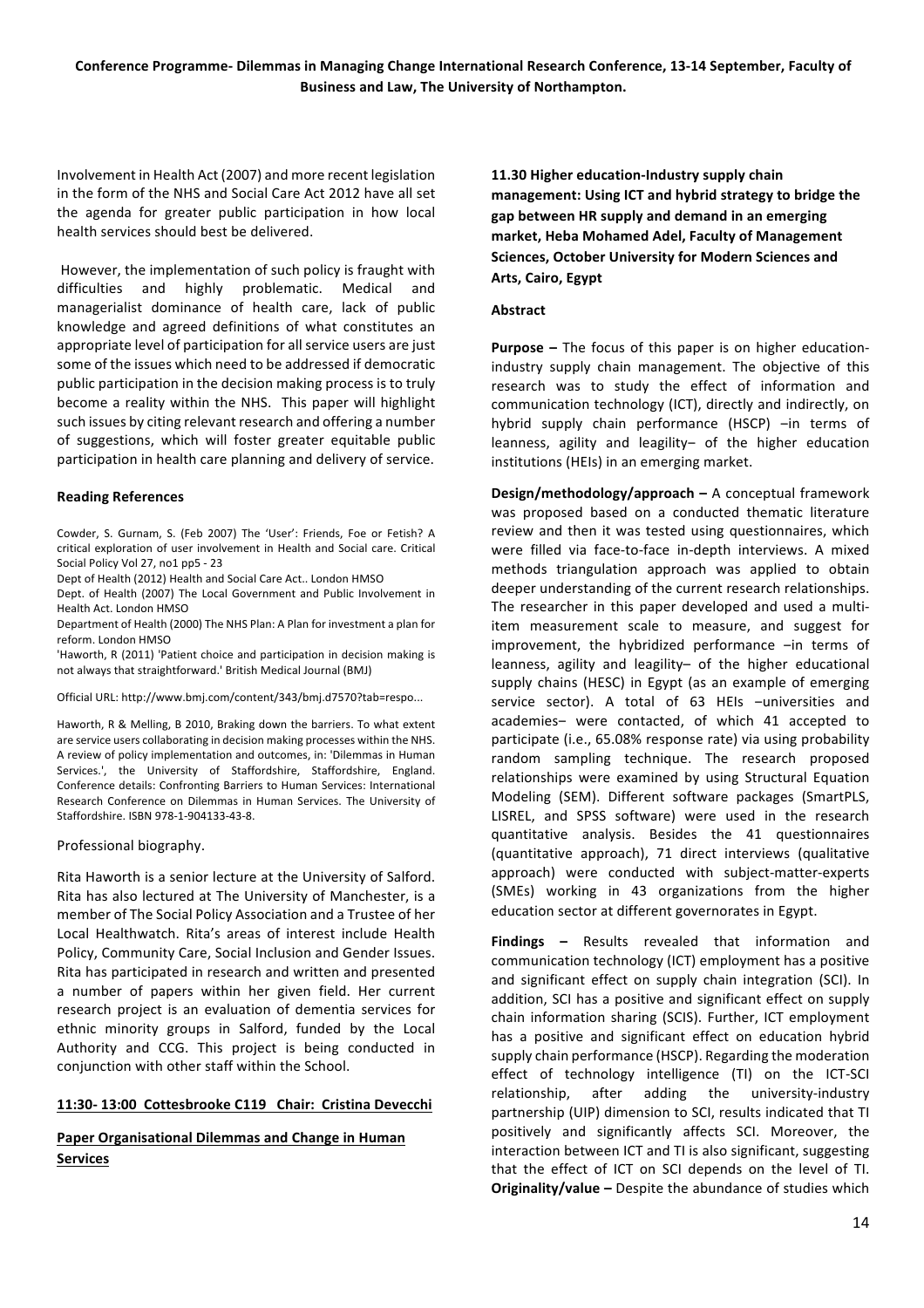have focused on applying SCM practices to different manufacturing industries, few researches were concerned about its application to the service sector; particularly the education market in spite of the fact that its SC affects many other different sectors. Furthermore, as far as the literature has been investigated, there is a lack of studies that empirically assessed the ICT/TI-SCM-HSCP relationship  $-$ in terms of leanness, agility and leagility- in the context of higher education; especially in Egypt. Thus, this paper conceptually and empirically adds to the few detected attempts in the contemporary management research, which considers education management (EMgt), supply chain management (SCM) and technology management (TM) as interdependent fields.

**Managerial implications –** A new higher education-industry SCM model was suggested by the findings of this research. which have different implications for HEIs that help them in bridging the gap between HR/research supply and demand (academia-industry partnership in Egypt). Based on the quantitative and qualitative research data analysis, the researcher recommends applying the hybrid lean-agile SCM approach to the Egyptian higher education sector (concept/philosophy of educational hybrid supply chain) for improving the performance of HEIs integrated with other industries. Also, this paper pinpoints the importance of investing in ICT that improves educational inter-/intra-SCIS between different stakeholders; thus, bridging the education-labor markets gap. In this way, it gives the highereducational strategic managers and policy makers better insights on how to create and manage a positive change via interdisciplinary SCM perspective.

**Keywords –** Higher education-industry supply chain management, Information and communication technology, Hybrid supply chain strategy, Education supply chain, Academia-industry partnership, Lean, Leagile, Agile educational supply chain performance, Supply chain integration, Contemporary management, Information sharing, Educational supply chain technology, Labor market, Emerging market, Egypt.

**Paper type –** Research paper.

## 12:00 A case study into a merger into a multi-academy trust (MAT) school leaders responses to organisational dilemmas, John Macklin, University of East London.

The aim of this investigation is to understand how a merger affects school leaders in their dual role as a teacher and a leader.

The case study will investigate school leaders responses to organisational dilemmas as the a school merges into a wider organisation (MAT) and how this contributes or inhibits learning. The case study will lead to further understanding of how school leaders and teachers develop and learn in

complex systems, This is particularly relevant as more schools become academies within MAT's. This move to schools within MATs is likely to accelerate after the Government announcement (DfE, 2016). Leadership will be investigated from a perspective of individuals and their interactions in relation to others highlighting their interdependencies, learning and challenges faced by teachers and leaders in a rapidly changing education environment. This understanding of what dilemmas leaders encounter and how they solve or fail to solve them will lead to tailored training and support specific to individual needs. Or at least it will become apparent that training will need to reflect particular circumstances.

The work will draw on: Lipsky's (2010) theory of teachers as street-level bureaucrats (SLB), which are teachers (Taylor, 2007) who deal with clients (pupils and parents/carers) but have discretion in exercising authority; Stacey's (2011) understanding of paradox; which is a situation in which an individual faces two or more unresolvable dilemmas. The work of Loyens & Masschalek (2010) along with Shapiro & Gross (2012) and ethical dilemmas for frontline staff will also be considered in tandem with discretion. This will lead to a consideration of how dealing with dilemmas can lead to new learning. Birmingham (2004) terms this learning Phronesis, which is "practical intelligence, practical wisdom, or prudence which involves knowing how to apply general principles in particular situations" (ibid: 314). This is echoed by Knisella & Pitman (2012) and Thomas (2011) where it is the "tacit knowing: the ability to see the right thing to do in the circumstances" (ibid:  $23$ ).

A sample of school leaders will be taken from a secondary school in England. The sample will be middle leaders and senior leaders. It will be a purposeful sample to illustrate "different perspectives on the problem, process, or event" (Creswell; 2005:75) and for me to reflect the differing roles teachers with leadership responsibility have in secondary schools. In this study an individual's value is solely derived from their status within the organisation such as middle or senior leader.

Each participant will be interviewed twice once at the start of the study and once at the end of the study. This will enable the researcher to identify issues as the school is absorbed into a trust with several schools. It will enable to identify ethical dilemmas (Shapiro-Lischinsky, 2011). This will enable the research to move beyond what Loyens  $\&$ Masschalek (2010) view of the weaknesses of research into ethical decision making of frontline workers that identifies influencing factors but does not address impact or the influence on decision-making. This work hopes to begin the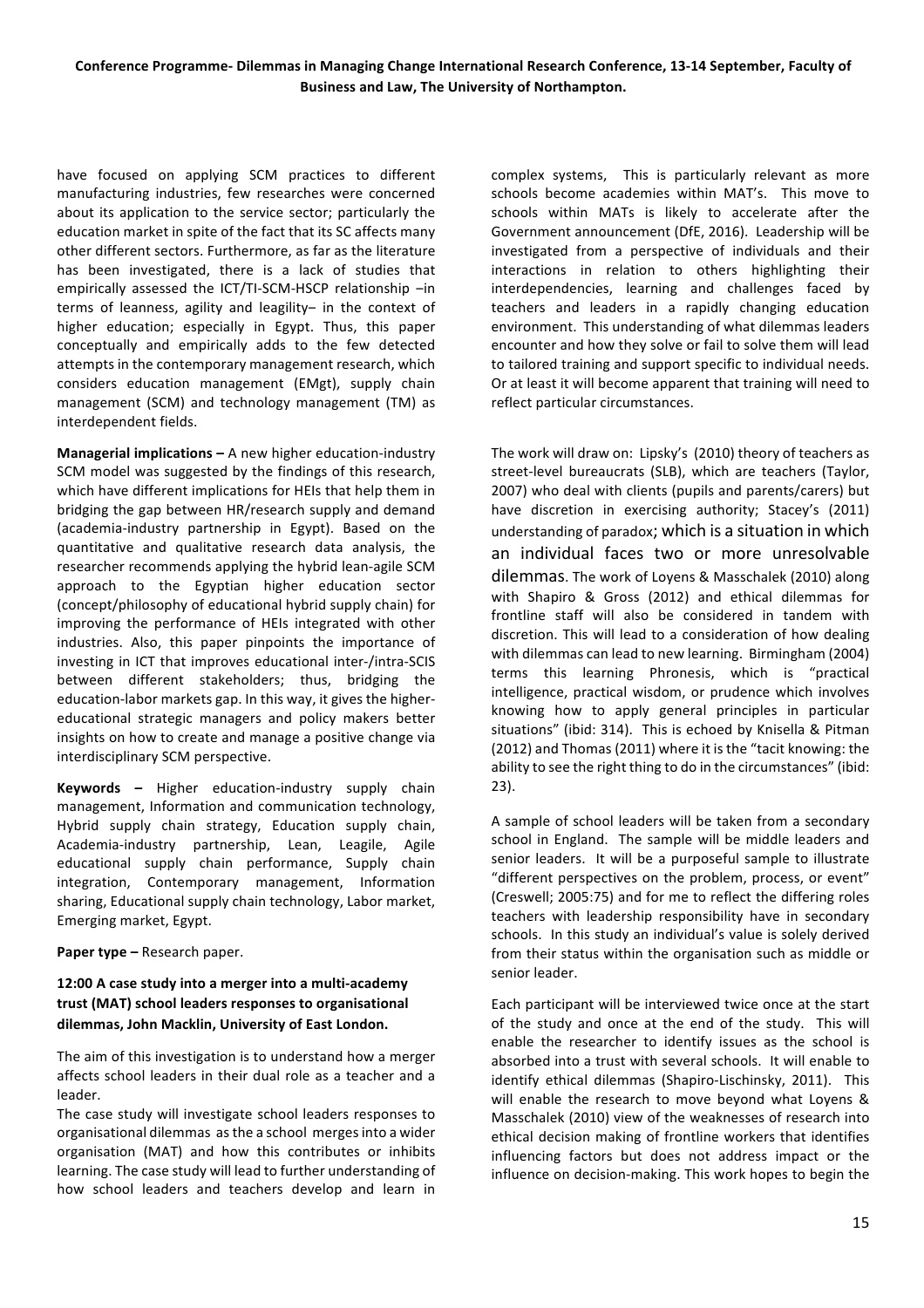process of uncovering the process of decision-making in complex times.

The work so far is identifying the importance of the perceived purpose of education and values for the individual in providing a point of reference for decision-making. This however is not done in isolation of wider events such as future career and the need to be accountable. Future data will enlighten how these factors interplay and develop the leaders learning in response to critical incidents/ dilemmas and paradoxes encountered.

#### **Reference'list:**

Birmingham, C., (2004) Phronesis: A model for pedagogical reflection. In Journal of Teacher Education. Vol 55, N0. 4 pp  $313 -$ 324

Creswell, J., (2005), Educational Research: Planning, Conducting, and Evaluating Quantitative and Qualitative Research. Lincoln: University of Nebraska

Department for Education (2016). Nicky Morgan unveils new vision for the education system https://www.gov.uk/government/news/nicky-morgan-unveilsnew-vision-for-the-education-system [Accessed, 4th April,2016]

Knisella, E. A., & Pitman, A., (2012), Phronesis as professional knowledge: practical wisdom in the professions. In Phronesis as professional knowledge: practical wisdom in the professions. Knisella, E. A., & Pitman, A., (eds). Rotterdam: Sense

Lipsky, M., (2010), Street-Level Bureaucracy. Russell Sage Foundation

Loyens, K., & Maesschalck, J., (2010) Toward a Theoretical Framework for Ethical Decision Making of Street-Level Bureaucracy: Existing Models Reconsidered. Administration & Society 42(1) 66–100 © 2010 SAGE Publications

Shapira-Lishchinsky, O., (2011) Teachers' critical incidents: Ethical dilemmas in teaching practice. Teaching and Teacher Education. Elsevier. 27: 648-656

Shapiro, J., & Goss, S., (2012) Ethical Educational Leadership in Turbulent Times: (re)solving Moral Dilemmas. Routledge: NY

Stacey, R. (2011) Strategic Management and Organisational Dynamics: the challenge of Complexity, 6th Edition. London: Prentice Hall

Taylor, I., (2007) Discretion and Control in Education: The Teacher as# StreetQlevel# Bureaucrat.# # Educational# Management# Administration & Leadership. Vol 35 No.4: pp 555-572

Thomas, G., (2011): The case: generalisation, theory and phronesis in case study, Oxford Review of Education, 37:1, 21-35

## 12.30 Managing Strategic Pay: Dilemmas and Dualities, Sarah Jones, The University of Northampton

According to contingency perspectives of strategic pay, there is a central question that firms face: is it better to follow an externally-driven, market-based alignment with business strategy or a more internally focussed, job-based alignment with human capital? These 'best fit' dimensions are often presented as polar: external fit versus internal fit: vertical fit versus horizontal fit; acquisition-oriented versus development-oriented; market-based employment versus job-based employment. Strategic pay choices are similarly framed as 'either / or' dilemmas: hierarchical or egalitarian; fixed or variable; individual or team-based; market- or internal equity-based; open or secret; long- or short-term and so on.

This paper presents findings from survey data collected from 269 firms on pay practices in the UK that strongly suggests strategic pay is not practised in such a binary way. Data were analysed using a range of statistical techniques including independent T-tests, tests of association and logistic regression analysis. While results offer evidence indicating some limited alignment between pay practices and business strategy; and pay practices and human capital characteristics, the emerging picture of UK pay practices is a more complex and ambiguous one.

In making sense of these findings an alternative perspective is proposed. Duality theories view ostensibly contradictory elements as unescapably coexistent or even as necessary components of a larger, harmonised whole. This concept offers an alternative perspective from which to examine the apparently opposing dilemmas of strategic pay. It recognises that organisations may be simultaneously subject to opposing forces and suggests the possibility of such apparent 'tensions' being reconciled or at least being held in equivalence by organisations as they devise pay responses that are similarly multifaceted.

This paper contributes to theory and knowledge in two principal ways: first, the empirical results challenge accepted notions of the contingency-based strategic pay model that dominates both academic literature and professional commentary; second, it offers the duality perspective as an alternative to the contingency approach that has not been previously explored in the strategic pay literature and which, it is proposed, may be a useful alternate starting position for future research in this field.

## **ABSTRACTS Wednesday 14th - Afternoon**

## 14:00-16:00 Cottesbrooke C118 Chair: Leroi Henry

## Paper New directions and strategies for users, employees **and'employers**

14:00 New Technologies, New Challenges: Spaces between Public and Private, Jim Barry, Elisabeth BarryBerg, Chrisrina **Mörtberg**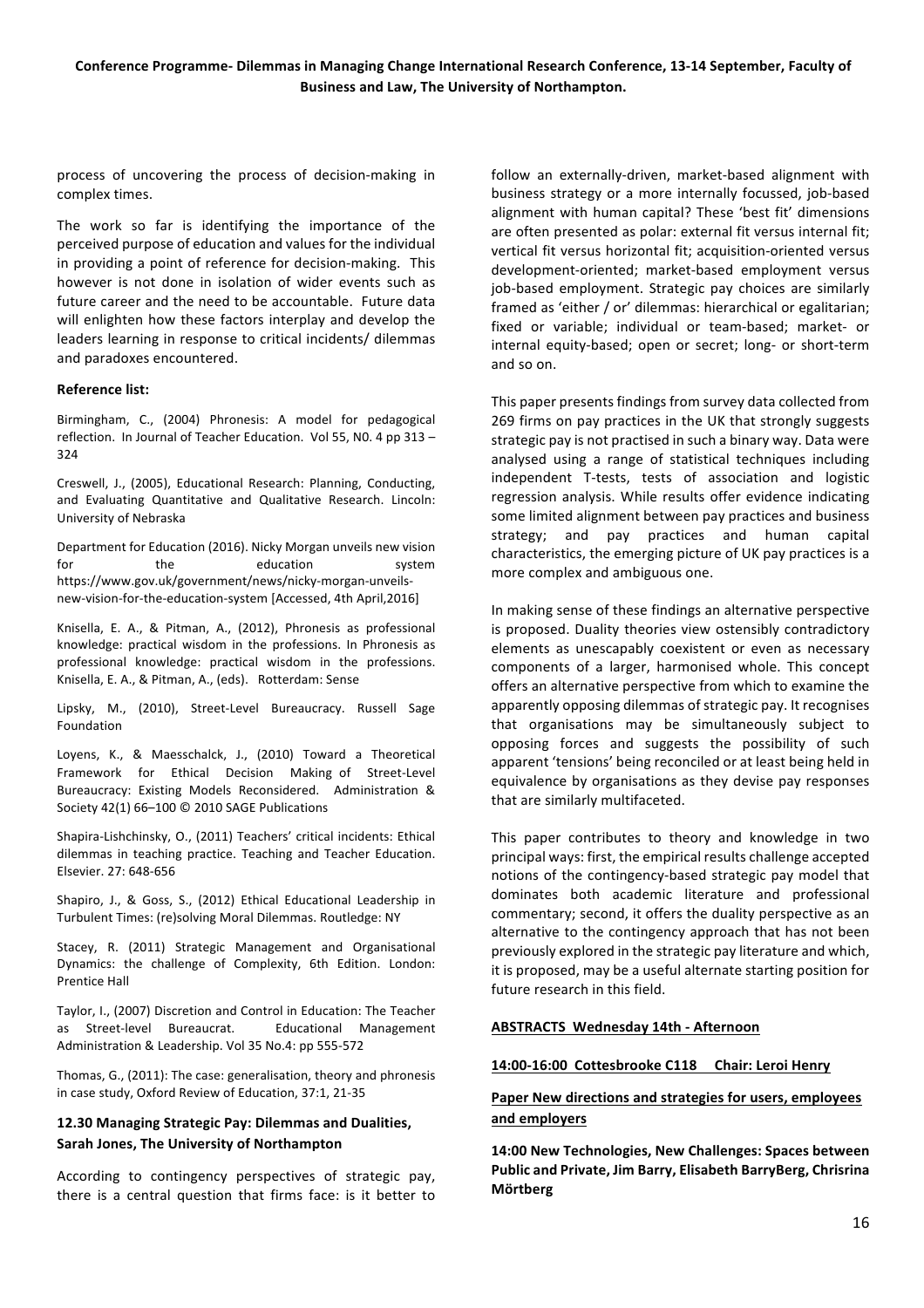This paper focuses on the reconfigurations of subjects, objects, and technologies that take place through transactions and negotiations in the new spaces or blurring of boundaries between working life and private life. New subjects and objects emerge in technoscientific practices, and it is therefore important in technology design to take responsibility for how some practices, subjects and objects and not others come into being (Suchman, 2007). We use a range of examples, based on our own empirical work in a discussion of how boundaries are discursively and materially enacted and how subjects, objects and practices come into being in the enactments. The context is neo-liberal with a focus on growing individualization in Swedish society in the encounter between people and technologies in which new spaces are created. Discourse analysis is used in the analysis of data to understand people's praxis, as expressed and connected to action within constraints (Alcoff 1988). This approach helps us to understand how language is used to create the social world although we also acknowledge Fairclough's (2003) work that sees social agents as not simply "pre-positioned in how they participate in social events and texts" (2003:160). We thus engage with our data as text, whilst remaining sensitive to the social, political and economic context from which it is derived. In this paper we conceptualize identities as multifaceted and fluid, and not fixed in some essentialized part (Hall, 1990). Our intention is to focus on new challenges for care work created by new technologies in terms of understandings of private and public spaces. We also explore how subjects and objects are constituted through transactions and negotiations in the new spaces, using examples from secondary sources and an earlier research project from 2005.

## **14:30'Elaine'Yerby,'Doctoral'student'at'University'of'East' London**

## **Overview'of'research**

The HR profession in the UK is still highly feminized, as membership statistics from the Chartered Institute of Personnel and Development (CIPD) reveal. Over seventy-five percent of its approximately 130,000 members are female (CIPD, 2012). As with other female dominated occupations there are consequences of this for female HR professionals. Pay inequity in senior roles is higher than the national average and whilst 86% of entry level HR roles are held by women at Director-level they only occupy 42.5% of positions (XpertHR Salary surveys, 2011). It can be argued that these unequal career outcomes call into question the espoused values, role and effectiveness of the HR profession in promoting and addressing wider equality, diversity and inclusion issues within organizations. The main aim of this thesis is to explore and challenge dominant discourses within the HR profession that contribute to unequal career

outcomes for women in the profession. In doing so there is the transformative opportunity to make careers in HR more equitable for women. In addition, by exposing and understanding the complex power relations that cause unequal outcomes within their own profession there is an opportunity for HR professionals, as important social actors in the management of diversity, to apply new thinking to the causes and solutions of disadvantaged and discrimination that exists within the wider organization.

The theoretical contribution of the research addresses calls for the application of feminist discourse analysis to expose and explore the unequal outcomes experienced by women in specific work contexts (Baxter, 2003). Currently there is only a small body of research that has explored the career experiences and outcomes for women in the HR profession (Legge, 1987; Gooch, 1994; Thompson, 2004; Ackah and Heaton, 2003 & 2006; Brandl et al, 2008; Pichler et al, 2008; Reichel et al, 2010). Women in these studies are usually presented, as a homogenous group and fail to recognise the multiple experiences and facets to being a 'women'. Withstanding the work of Legge (1987) there is also a tendency for the recommendations to rectify or improve female HR careers being focused on women's 'shortcomings' rather than challenging underlying power dynamics that contribute to women's experiences. This research seeks to address a current gap in the literature by employing the use of feminist discourse analysis to explore empirically how the gendered nature of organizations, management and occupations shapes female career experiences in the HR profession. This research also contributes to the small but growing body of work that has explored the roles and identities of men in female dominated professions (Williams, 1993; Lupton, 2000 & 2006; Simpson, 2004; Pullen and Simpson, 2009).

The gendered nature of organizations, management roles and occupations has been well established (Brannan and Priola, 2009). Feminist studies of organizations have revealed how gender is socially constructed and practiced at work... "through the distinction between male and female, and masculine and feminine" (Acker, 1990.p.146). Masculinity and femininity refer to the meanings, experiences and values of 'being' or in the 'image' of a man or women. Within a poststructuralist framework they are seen, as being discursively constructed and through everyday negotiation in different contexts, masculinities and femininities can be multiple and fragmented (Butler, 1990). In this respect within the workplace men and women are 'doing gender' through discursive regimes. It becomes important to understand how gender is done or performed, in order to 'undo it' and understand how female disadvantage is maintained and shaped (Butler, 2004). Exposing and challenging the way in which dominant masculine and feminine discourses sustain power relations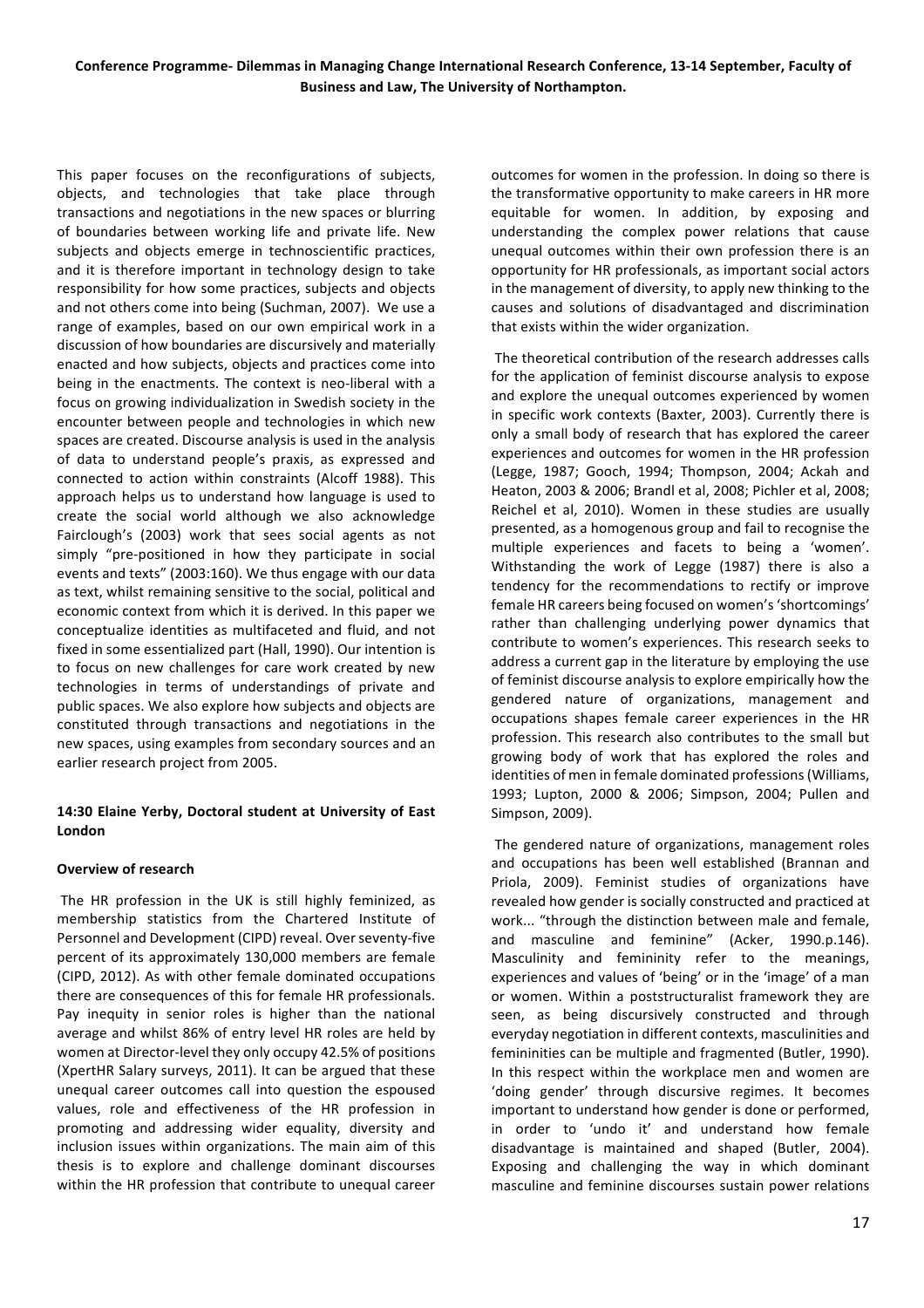is important, as they are often promoted as natural and desirable.

This latter point is evident in the research examining how management and management careers have become gendered. It is argued that successful managers need to demonstrate culturally defined masculine characteristics, such as denying their emotions, in order to maintain control over themselves and others. Female managers need to adopt behaviours associated with the masculine ideal of 'manager' (Collinson and Hearn, 1996 and Kerfoot and Knights, 1998). Others have sought to highlight the complexities in how gender is negotiated and performed in management roles. Brannan and Priola (2009) suggest that in a call centre environment junior female managers need to display both masculine and feminine performances at different stages of their careers. This highlights how gendered processes are not necessarily imposed and can interpreted or rejected dependent on the context within which they are operating.

The gendered nature of organizations and management is evidenced by the extent of occupational segregation, which results in women being clustered in female 'caring' or 'administrative' occupations (Acker, 1990. p. 147). Through social conditioning the assumptions that certain types of work are male or female are deeply embedded. Research exploring the experiences of men crossing the gendered work boundary reveals how gendered identities and occupational segregation is maintained. Male minority status can become a source of dominance and power. Men adopt careerism strategies and aspire to management, as is there need to enact their masculinity and distinguish themselves (Lupton, 2006). Men can also align and identify themselves with more powerful male groups in the organisation (Simpson, 2004) and seek more 'masculine' specialisms within an occupation (Williams, 1993 and Simpson, 2004). To illustrate, Legge (1987) suggested that in the HR profession where men are the clear minority they seek to undertake employment relations roles that are perceived to be more masculine.

This short overview of the gendered organization, management and occupation literature highlights how gendered discourses can impact and influence the career experiences and outcomes for women. There are calls for more occupational specific examinations of how masculinities and femininities are negotiated and performed to understand how persistent patterns of unequal opportunity and access, in terms of progression and pay are maintained. This research applies a feminist discourse analysis to examine how female HR career experiences are shaped by gendered discourses. The HR profession is currently marred with an uncomfortable pay gap and glass ceiling. As important social actors in the promotion, and at times the enforcement of equality in organizations, this

research can provide new insights for the profession in relation to addressing its own inequalities and considering new strategies for effective diversity management in the wider organization.

A feminist discourse analysis (Baxter, 2003) is being used to analyse 20 in-depth semi structured interviews with women and men in middle management positions in the HR profession (15 women and 5 men). During the interviews participants have been encouraged to explore experiences and influences on their careers in an open and participant led manner. As is the advantage of using a feminist discourse analysis the emerging findings highlight the divergence and heterogeneity of female HR career experiences and there is evidence of resistance and reinterpretation to dominant social practices and identities (Baxter, 2003.p. 78). This research therefore seeks to make a significant contribution to studies of women careers in the HR profession by avoiding the common trap of presenting women as a homogenous group and recognising the multiple experiences and facets of being a 'women'. Previous recommendations for improving women's career opportunities have tended to be made in relation to the women's 'shortcomings' and in comparison to a male 'ideal' this research seek to provide new insights in career management that highlight the underlying causes that create unequal outcomes for women in the profession rather than blaming them.

Reasons for applying for the Dilemmas doctoral colloquium

This research project is at the data transcription and analysis stage and a key emerging issue is the role of change in organisations and how it impacts differently on female and male HR careers. The field research was conducted at a significant period of change in organisations as private sector organizations were emerging from the recession and public sector and quasi-public sector bodies faced downsizing due to the comprehensive spending review. The Doctoral colloquium and Dilemmas conference will support the exploration of the contextual (or more fundamental role) change management has played in the careers of female HR professionals in this study. HR professionals at middle management level have played a significant role in change management processes across the human services professions. As explored by participants in this research, who were often in human services organizations, HR professionals are required to implement senior management decisions in a top down manner, which does not adhere to their own professional principles and ethical code. These experience are often at the heart of their reflections concerning their career trajectories, confidence and commitment to stay within the profession. This conference will provide the opportunity to explore these issue in more depth and locate is centrality in relation to the overall findings of the thesis.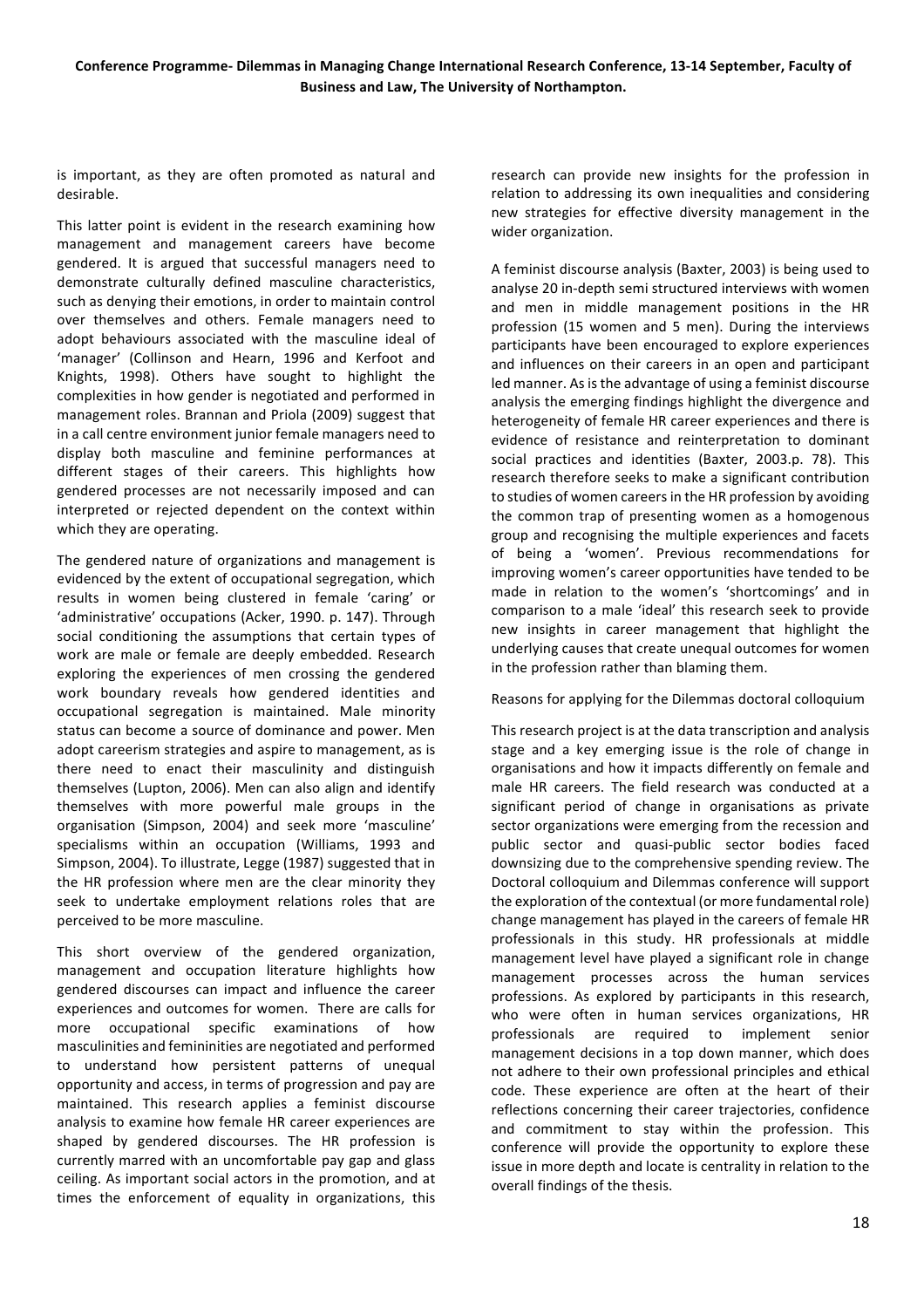#### **Reference list**

Ackah, C and Heaton, N. (2003) 'Human resource management careers: different paths for men and women?' Career Development International. Vol. 8, No. 3, p. 134-142

Ackah, C and Heaton, N. (2006) 'Changing HR careers: implications for management Education'. Journal of Management Development, Vol. 26, No. 10, p. 951-961

Acker, J. (1992) 'Sex roles to gendered institutions', Contemporary Sociology, Vol. 21 No. 2, p. 565-569

Baxter, J. (2003) Positioning Gender in Discourse. Basingstoke: Palgrave Macmillan

Brannan, M and Priola, C. (2009) 'Girls Who Do Boys Like They're Girls'? Exploring the Role of Gender in the Junior Management of Contemporary Service Work'. Gender Work and Organization, Vol. 28, No.5, p 387-397

Brandl, J, Mayrhofer, Reichel, A.(2008). 'Gender-egalitarian culture and differences in strategic integration among women and men in HR director positions'. Management Research News. Vol. 30, No. 9, p. 634-645

Butler, J. (1990) Gender Trouble. New York: Routledge.

Butler, J. (2004) Undoing Gender. New York: Routledge.

Collinson, D.L. and Hearn, J. (1996) Men as Managers, Managers as Men. London : Sage

Cross, S. and Bagilhole, B. (2002) 'Girls' jobs for the boys? Men, masculinity and non-traditional occupations', Gender, Work & Organization, Vol. 9 No.2, p. 204–26.

Gherardi, S. (1995), Gender, symbolism and organizational culture. London: Sage

Gooch, L. (1994) 'The career experiences of women in personnel'. Women in Management Review. Vol.9, No. 1, p. 17-20.

Kerfoot, D. and Knights, D. (1998) 'Managing masculinity in contemporary organizational life: a 'man'agerial project'. Organization, Vol. 5 No. 1, p. 7– 26.

Legge, K. (1987) Women in personnel management: Uphill climb or downhill slide?. In Spencer. A and Podmore, D. (eds) In a man's world. London: Tavistock#

Lupton, B. (2000) 'Maintaining masculinity: men who do 'women's work". British Journal of Management, Vol. 11, pp.533–548.

Lupton, B. (2006) 'Explaining men's entry into female-concentrated occupations. Gender Work and Organization, Vol. 13 No. 2, pp. 103-128

Pichler, S. Simpson, A., Stroh, L. (2008) 'The Glass Ceiling in Human Resources: Exploring the link between women's representation in management and the practices of strategic human resource management and employee involvement'. Human Resource Management. Vol.47, No.3, p. 463-479

Pullen, A and Simpson, R. (2009) 'Managing difference in feminized work: Men otherness and social practice'. Human Relations, Vol. 62 No. 4, p. 561-587

Reichel, A., Brandl, J. and Mayrhofer, W. (2010) 'The Strongest Link: Legitimacy of Top Management Diversity, Sex Stereotypes and the rise of women in HRM 1995-2004'. Management Revue. Vol. 21, No. 3, p. 332-352

Simpson, R. (2004) 'Masculinity at work: The experiences of men in female dominated occupations'. Work, Employment and Society, Vol. 18, p. 349– 68

Thompson, A. (2004) 'Professional identities: The impact of gender on the HR role'. People Management. Vol. 10, No. 19, p. 63.

Williams, C.L. (1993) Doing 'Women's Work': Men in Nontraditional Occupations. London: Sage

#### **XpertHR'Salary'Surveys'(2011);'**

**http://www.xperthr.co.uk/blogs/employment/** intelligence/2011/04/the-uk-hr-profession-is-758-fe.html

## 15:00 **Evaluating the Leadership role of Health and Wellbeing'Boards'as'Drivers'of'Health'Improvement'and'** Integrated Care Across England, Jennifer Gosling, London **School of Hygiene & Tropical Medicine**

This paper explores key themes emerging from a range of initial interviews of national actors involved in setting up Health and Wellbeing Boards (HWBs) and a survey of HWB Chairs. HWBs were set up under the Health and Social Care Act 2012. They are statutory bodies which reside within local government structures (the location of Public Health since the 2012 Act) and are intended to bring together public health, adult and child social services, elected members, patients and the public (through Healthwatch and other voluntary groups). Although widely welcomed, there was some concern about their lack of powers and, therefore, potential efficacy.

The Department of Health commissioned a team led by Durham University, in collaboration with the London School of Hygiene & Tropical Medicine and Sheffield University, to conduct a national evaluation of HWBs. This paper considers the work undertaken in stage two of this project, before the main case study fieldwork. This consisted of two elements: a range of élite actor interviews – individuals involved nationally in the development and implementation of this Government policy – and a survey of all HWB Chairs and Directors of Public Health. The response rate to the survey was poor, at 19% (lower than previous surveys undertaken by the King's Fund, 47%, and Local Government Association, 39%), however the themes that emerged from the qualitative comments aligned with those in the élite actor interviews. Three themes emerged – the use of partnership as a policy instrument; the importance of the level of local leadership to the success of HWBs and, lastly, their creation and development against a backdrop of policy tension and conflict.

The research found an acknowledgement by the interviewees that the problems the HWBs had been set up to address were 'wicked problems' that required a different approach to traditional organization-specific solutions. This led to the conclusion that partnership, tried and trusted, if not always successful, was the only viable policy option, combined with good local leadership. However, some interviewees also expressed concern about the potential for fragmentation resulting from placing HWBs between the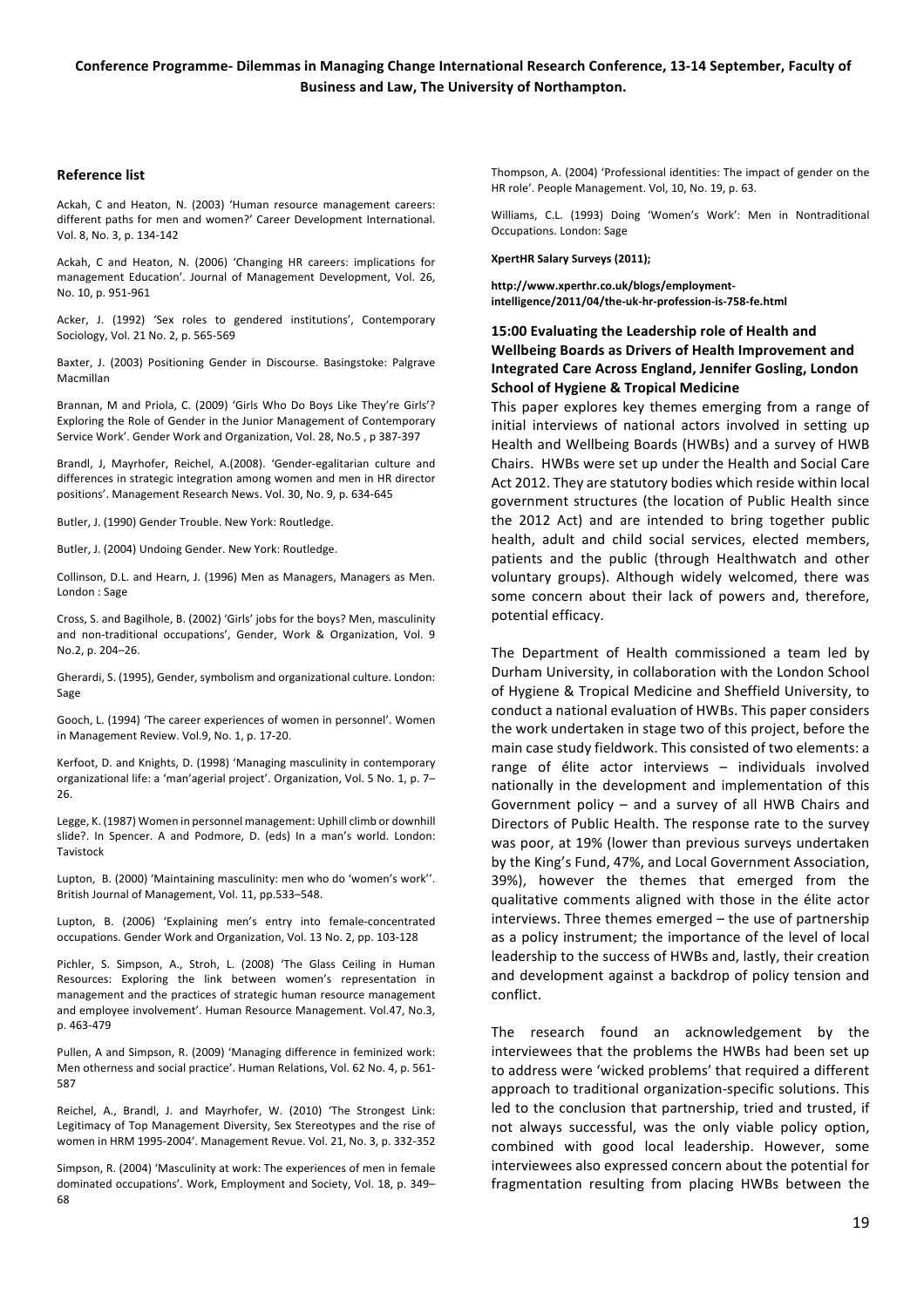NHS, NHS England, Public Health England and local government. Others also questioned the capacity of local government to lead such organizations without them becoming 'talking shops'. However, although HWBs emerged as another element in the complex adaptive system of health and wellbeing policies and organizations, there was also the potential that they might offer a new type of partnership and thus the opportunity to work in different ways (Hunter & Perkins, 2012). At the same time, this would require a different level of understanding, at a local level, about an area's health and social care systems.

## **16:00' Using' the' Psychological' Contract' to' explore' the' experiences' of' Domiciliary' Migrant' Care' Workers' within'** London Boroughs, Cathlynn D'silva

The changes in the social services sector, the aging population and the perceived inability to attract and to retain indigenous British Care Workers are contemporary and role of migrants have been a subject of great debate topics worthy of researching on. Statistics suggest that the sector employs a good number of migrants most of who are women. The few men working as Carers find themselves having to grapple with the stereo-typing associated with working in a female dominated role.

This paper uses the lived work experiences narratives of forty two Migrant Domiciliary Workers working within London Boroughs to investigate the psychological contract. Though it can be argued that a contract involves two parties, this research will examine the Psychological contract using the experiences of Migrant Workers and not those of their employer (s) as espoused by (Rousseau, 1989, Robinson and Morrison, 2000, Shore and Tetrick, 1994, Taylor and Takleab, 2004, Jepsen and Rodwell, 2012).

In seeking to understand the workers' multi- foci employment form and the consequential psychological contract types, this exploratory research paper adopted qualitative research methods. These methods include a narrative interview for data collection, use of Interpretative Phenomenological Analysis (IPA) and Phenomenological Hermeneutics for data interpretation and analysis. This methods were used in a complementary manner to enrich and validate the research.

My intent in employing narratives was motivated by a desire to apply a fulsome methodology whose emphasis is interviewing and resonates with me, one who has previously worked as a domiciliary care worker and being of migrant origin.

A handful of prospective participants who represent diversity with regard to age, gender, race and ethnicity and

meet the research specifications were approached and asked to recommend others known to them meeting the selection threshold. The snowball sampling design was applied as it is applicable for use in reaching rather difficult to access populations and is well poised for investigating organic social networks and marginalised populations (Noy,  $2007$ ).

Most research conducted on psychological contracts has tended to be case studies of employees in specific organisation (s). This research will use a cross section of Migrant Domiciliary employees working with various agencies.#

Earlier research on the psychological contract has concentrated on contract breach (or extent to which employees feel their contract is satisfactory) but this study will be seeking to find out employee perceptions on the psychological contract in their tripartite working arrangement which is novel.

The Psychological Contract theory argues that it is possible for a psychological contract to exist between/with several groups or parties in a work relationship (Rousseau, 1995; Marks, 2001) this research will interrogate this supposition using empirical evidence.

Finally this research findings will impact on decisions in policy making on social care provision, may interest Labour Unions to recruit and mobilise the domiciliary care workers to further their employment rights and more importantly contribute to new knowledge in this research field.

## 14:00-15:30 Cottesbrooke 126 Chair: Mike Dent

## **Paper Dilemmas of Change and the Community**

14:00 Changing families, changing schools; exploring community aspects of parenting initiatives, Linda Bell, **Middlesex'University,'l.bell@mdx.ac.uk**

'Parenting initiatives' are increasingly being used by local authorities and others to spread the notion of 'positive parenting'. These initiatives have varied objectives, but whilst some groups may be based simply on local peer support, others represent more formalized attempts to modify children's behaviour and/ or change parenting behaviour (these programmes are usually termed 'evidence based'). These formal initiatives are often run in what are termed 'deprived' local areas. In a neoliberal context we might expect these initiatives to encourage a focus on changes for individual parents and children (for example in terms of parent-child bonding), although in parallel with this one of their key intentions may also be to bring about change to enable families to become socially compliant and to produce 'good citizens'.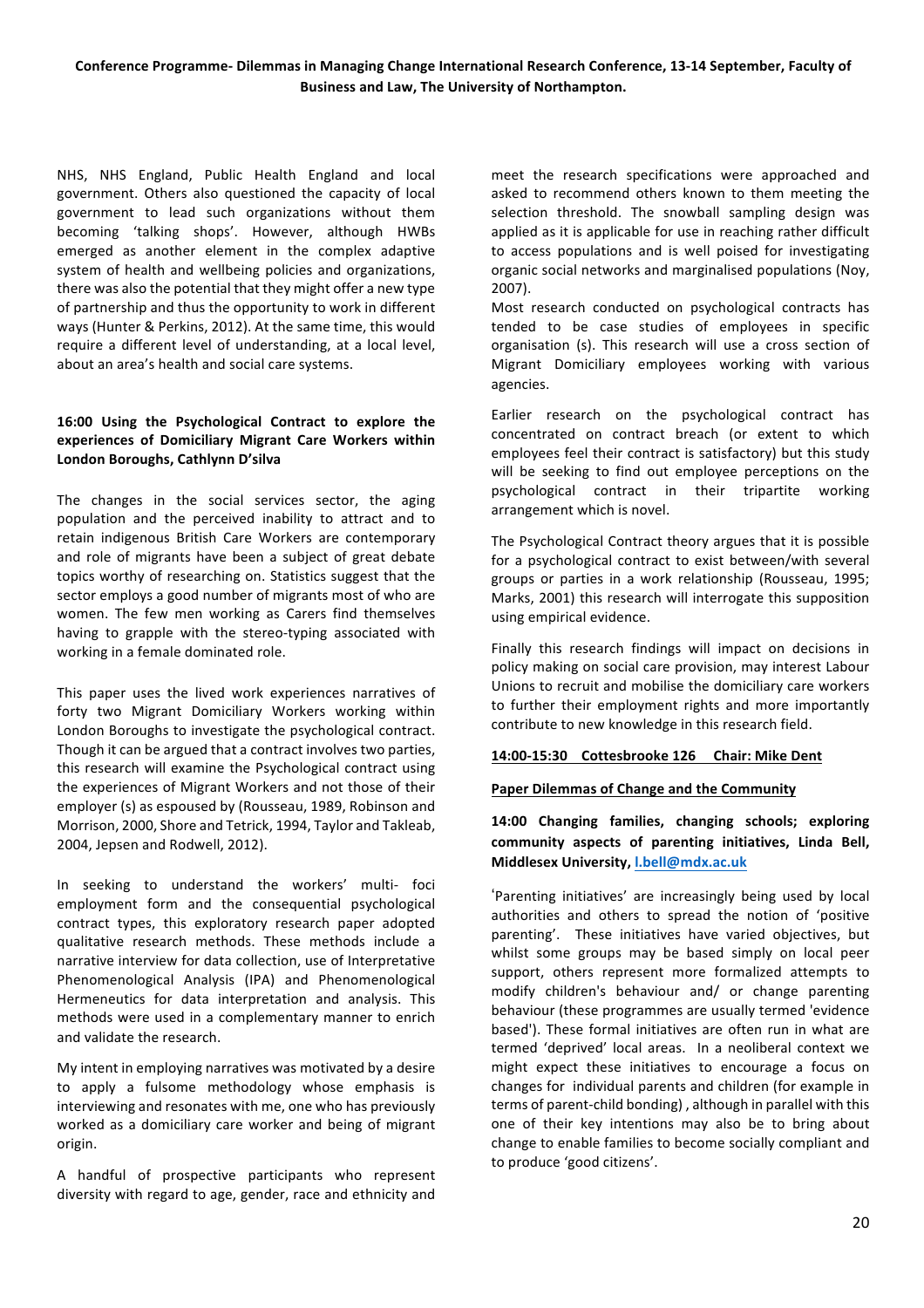Many such parenting initiatives have been developed internationally (especially in the United States) and they are usually located in the third sector but may have significant links to the public sector, for example to local authorities or in some cases schools. Last year (Dilemmas conference, 2015) I had begun to explore and to critically reflect on how social workers and their managers use knowledge when developing and organizing interventions and services for families in urban areas in the UK. In this paper I discuss an example where teachers in some schools in the UK are also becoming involved in certain parenting initiatives; whereas there remains a focus within the initiative on individual families, I argue that there can also be significant impacts on the schools themselves from participation in such initiatives. As an anthropologist I am interested in the social implications of the development of parenting initiatives in these kinds of settings.

I am drawing in this paper on a detailed analysis that I have made using the Nvivo package of a set of interviews and focus groups held with parents, teachers /head teachers and community representatives; this demonstrates the ways in which an example parenting initiative has developed and changed the ways in which school staff and parents can interact and organize their activities. The interview and focus group data reveals strengths but also tensions within community settings when parenting initiatives are set up. There are implications here for managing staff in school settings, especially where emphasis is being placed on changing and building school communities that can give parents a more active role alongside professionals.

## **14:30' Organizational' Responses' to' the' Equalities' Duty' in'** the London Borough of Hackney, John Chandler, Gil **Robinson, University of East London.**

The UK's Equality Act imposes a duty on public authorities to promote equality in relation to the various protected characteristics covered by the Equality Act, 2010 (including, among others, those relating to ethnicity, gender and disability). It also required organizations covered by this Equality Duty to prepare and publish at least one specific objective designed to achieve this.

This paper is based on a small scale study of organizational responses to the duty imposed by the Act investigating the objectives set by public bodies in the London Borough of Hackney.

After surveying the findings in relation to the specific protected characteristic(s) targeted in the objective(s) the paper discusses them in relation to the implied approach to equality adopted by the organizations concerned, using Beardwell and Claydon's (2007) classification of organizations as either "negative, minimalist, compliant or proactive" in relation to their equal opportunity activities.

Organizations will also be assessed in relation to the quality of the objectives in tackling inequality, focussing in particular on their contribution to tackling ethnic inequalities in a highly ethnically diverse geographical area. The paper argues that the objectives set by the organizations in the study are often vague and provide a poor basis for effective action to promote greater equality.

**15:00' Corporate' Social' Responsibility' (CSR)' as' a' Key' Strategy in Consumer Retention: A case study of Pakistan's** community, Hina Saleem, Hina Saleem, Assistant Professor, **Institute of Business & Information Technology, University of' the' Punjab,' Lahore,' Pakistan,' Nida' Iram,' Research'** Scholar, Institute of Business & Information Technology, University of the Punjab, Lahore, Pakistan

The objective of the current study was to explore the effect of Corporate Social Responsibility (CSR) on consumer retention behavior in different industries of Pakistan. Corporate Social Responsibility (CSR) has become a growing concern for corporations around the globe. Over the past few years, leading companies throughout the world who want to achieve competitive advantage in the market adopt the Corporate Social Responsibility (CSR) as a strategy in order to fulfill the customer's need while projecting the company's favorable image as a socially responsible entity. Corporate Social Responsibility in essence is a broad concept and organizations can practice it by engaging in vast range of activities encompassing: ethical ways to run their operations, obeying legal rules and regulations, promoting society welfare, contributing to the economic growth of the firm as well as stakeholders, and all these efforts collectively engender a healthy effect on society. The basic aim of CSR is that the company should adopt those processes and procedures that positively affect its stakeholders including society. The very phenomenon of CSR started in western countries and has been widely practiced in developed societies. However, of late developing countries like Pakistan (in South Asia) became acquainted with the significance of CSR. In Pakistan, CSR strategy is yet in infancy stage.

The current study is based on the basic assumption: If consumers are conscious of the CSR initiatives then their intentions to purchase a product /service will be based on the practices of CSR initiative a particular company is undertaking. It is an explanatory research and a quantitative approach of research was contented. The design of the current research was essentially cross sectional. The sample of this study was selected through probability sampling. Survey method was used for and data was collected with the help of personally administered questionnaires. The survey was conducted on a total of 300 consumers including students of business professionals and non-professionals, employees and household, within Lahore, Pakistan. Research finding revealed that companies implementing CSR